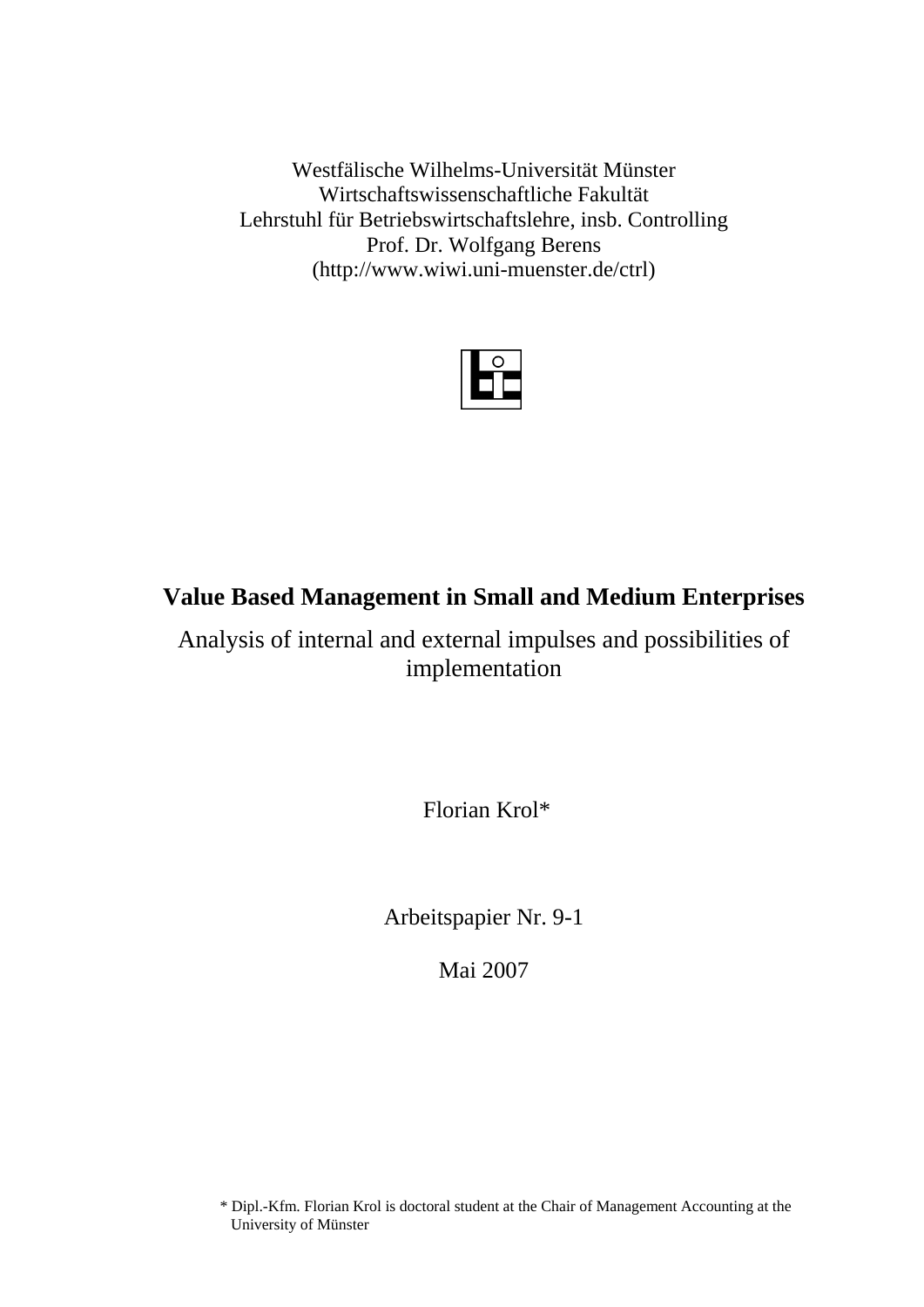# **contents**

|   | 4 Definition and relevant specifics of Small and Medium-Sized Enterprises  3 |  |
|---|------------------------------------------------------------------------------|--|
|   | 5 Internal and external impulses for the implementation of value based       |  |
|   |                                                                              |  |
| 7 | Stakeholder Value Orientation in SME versus pure Shareholder Value           |  |
|   |                                                                              |  |
| 9 |                                                                              |  |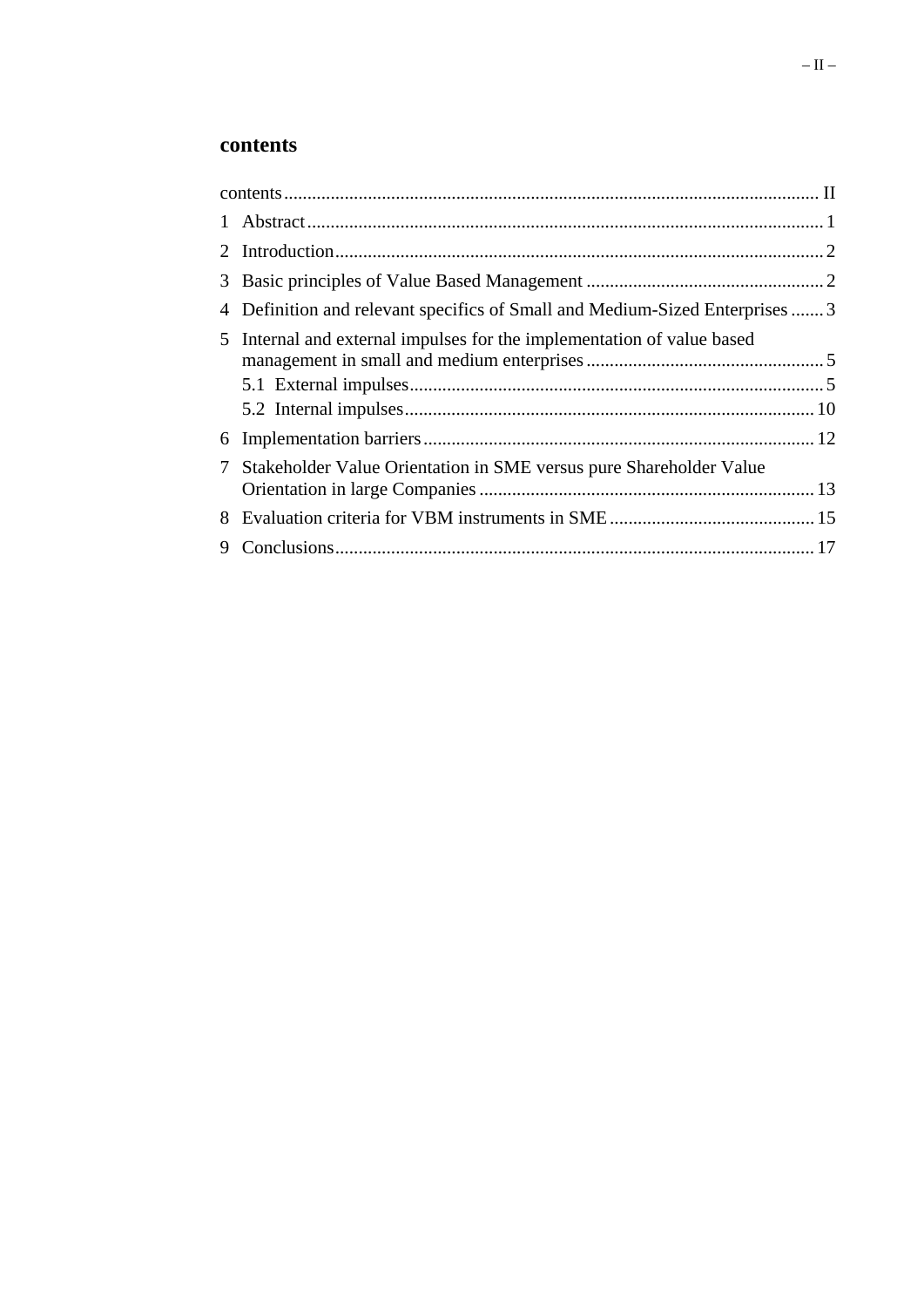### **1 Abstract**

Since the beginning of the 1990s the shareholder value concept is discussed intensively as being a management concept especially for listed enterprises. In contrast to the immense relevance of small and medium enterprises (SME) for the German economy, value orientation of the management of SMEs is hardly discussed in the literature. In our paper we analyse whether value based management (VBM) and value based management accounting is of importance for SMEs which typically do not have access to the capital market. Based on a detailed literature analysis in a first step we examine internal (such as personal liability of the entrepreneur and the successor problem) and external impulses (e.g. Rating and Basel II) for the implementation of VBM in SMEs. In a second step we analyse the possibilities of implementing VBM in small and medium enterprises. By identifying important value and risk drivers, we show that the specifics of SMEs necessitate a stakeholder value orientation more than a sole shareholder value orientation. This is due to the high interaction of SMEs with their environment. In addition to the capital orientation, social aspects have to be considered in a value based management of SMEs as well. Based on our findings we derive criteria to evaluate the adequacy of management accounting instruments to pursue value orientation in SMEs.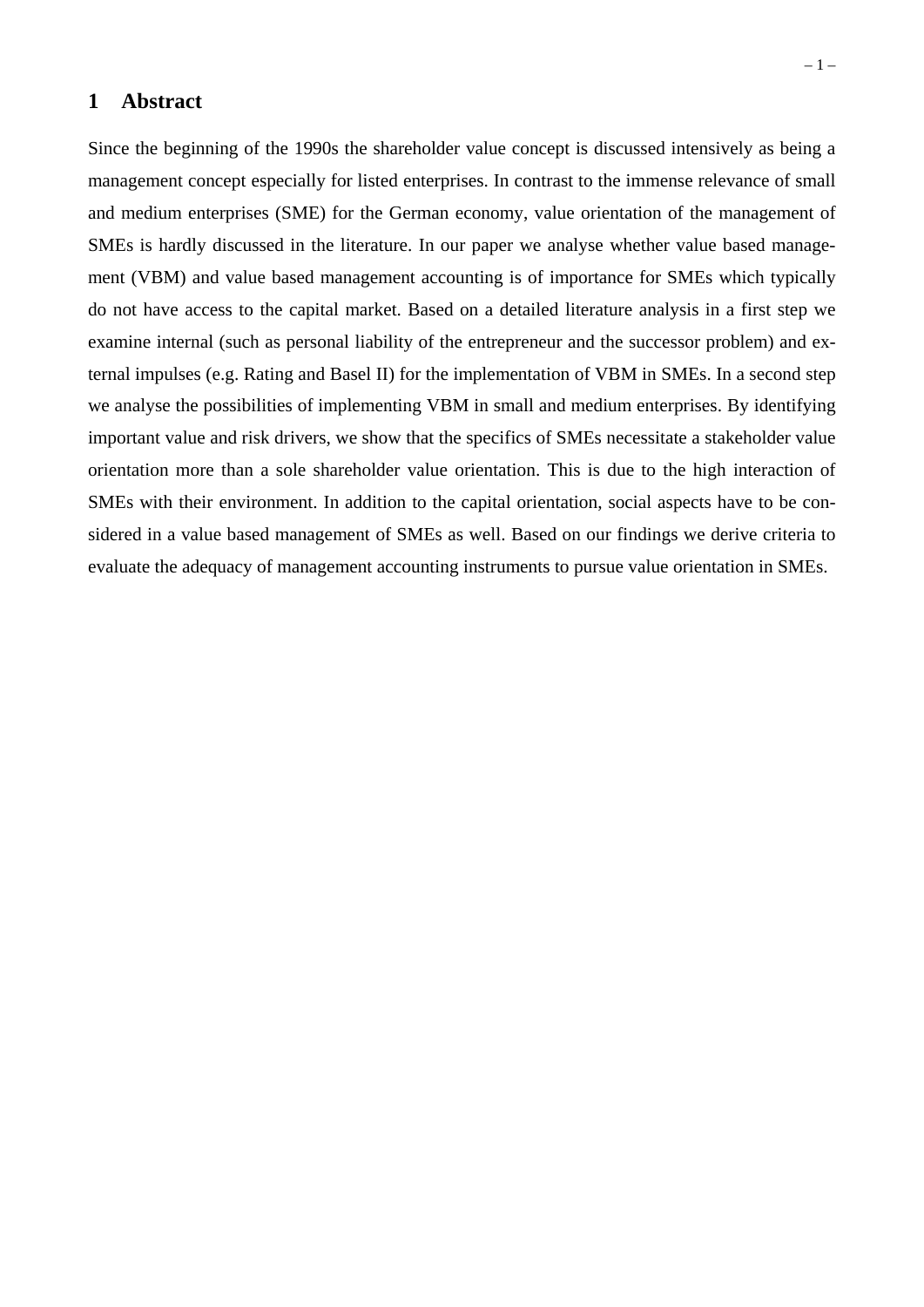## **2 Introduction**

Value Based Management (VBM) has been widely discussed in the economic literature. Although Small and Medium-Sized Enterprises (SMEs) are a crucial part of the German economy, there are only few works on the reasonability and applicability of VBM as a management concept for such companies. By contrast, environmental changes such as new regulations for granting credits (Basel II), The Corporate Sector Supervision and Transparency Act (KonTraG), and efforts to implement IFRS for SMEs are fostering the usefulness of the basic principles of VBM as a management concept for SMEs. Besides these external impulses internal stimuli like successor problems and oftentimes unstructured and intuitive decision making additionally enhance this usefulness and necessity. Because of the discrepancy between the lack of studies on VBM in SMEs and the rising reasonability and necessity, our aim is to explicate the drivers of VBM for SMEs, to consider the specifics of SMEs when implementing basic principles of VBM, and to derive criteria to evaluate management accounting instruments if they are suitable to support a VBM and meet the specific requirements of SMEs.

The remainder of the paper is structured as follows. First, we take a closer look at the basics of VBM and identify its basic principles. Second, we define small and medium enterprises and identify some of their typical specifics. In the next section we discuss external as well as internal impulses that foster the need and reasonability of VBM in SMEs. Subsequently we consider implementation barriers and discuss the special role of other stakeholders in the context of SMEs. Finally, we derive criteria to evaluate the usability of value based accounting instruments in SMEs and end the paper with a conclusion.

### **3 Basic principles of Value Based Management**

Starting in the late 1980s and early 1990s the discussion about the shareholder value as a corporate goal led to the evolution of value based management (VBM) concepts (for shareholder value and value based management see for example Rappaport 1986, Stewart 1990 and Copeland et al. 1990). The concept of VBM has been widely discussed since then and found a large acceptance and adoption among large and listed companies. Although different value based management concepts have emerged over time, there are some basic principles of value based management inherent in all of those concepts. Although value based management was originally designed for and is primarily used by (large) public companies the reduction of VBM-concepts to these basic principles reveals that the original intention of shareholder value and thus VBM is applicable to SMEs as well.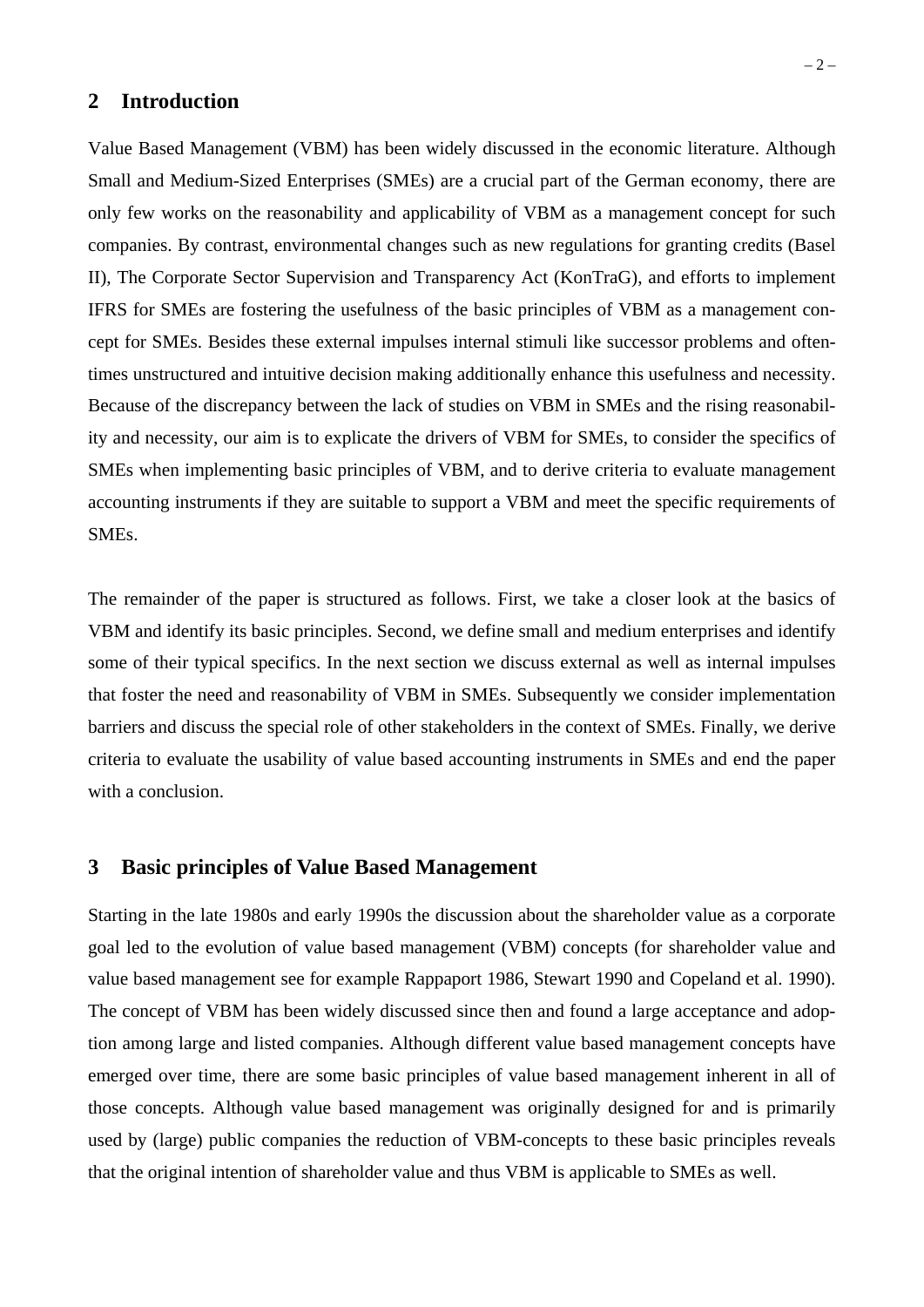The main intention of VBM is to increase shareholder value, i.e. the value of the company. In order to increase a companies´ value investments have to yield higher returns than the costs of capital. As the costs of capital include the costs for equity, the risk of an investment has to be considered to adequately include the risks borne by the investors, i.e. the shareholders (the most common concept to consider the costs for equity is the Capital Asset Pricing Model (CAPM). For the CAPM see Sharpe 1964 and Lintner 1965). Thus, an integrated risk-return-perspective is the most crucial aspect of the VBM. This leads to an optimization or at least an improvement of resource allocation compared to an isolated return perspective.

The second basic principle of VBM results from the investment perspective of the concept. All decisions have to lead to higher returns than the costs of capital considering the life cycle of the investment. In sum, it is essential that all decisions are viewed from a multi-period perspective. Thus, VBM automatically implies a long-term and future orientated approach. This results in a high importance of the strategic and long-term orientation of the management's decision making process and in long-term chance-risk considerations. To make the goal of increasing the companies´ value manageable, value drivers have to be identified which have a substantial influence on the companies´ value. These value drivers have to be considered in management decisions to operationalize the overall goal of increasing the companies' value.

Although all concepts intend to measure the companies' value and its change over time to control the effects of the decisions taken, the pure knowledge about the value drivers and the two basic principles should enable any company to increase the companies' value even if it cannot be measured by market capitalization or is not calculated frequently. Following the two basic principles should lead to an enhancement of capital allocation, a long-term and more strategic focussed management and decision making process. Additionally, considering the value drivers should lead to a management consistent with the companies' economic goals. Thus, the principles of VBM-concepts are generally suitable for every company without regarding its size and use of capital markets.

## **4 Definition and relevant specifics of Small and Medium-Sized Enterprises**

In this section we define various variables used to describe the heterogeneous group of small and medium-size enterprises. The term SME covers a wide range of definitions and measures, varying between different countries and sources of reporting SME statistics (Ayyagari et al. 2007; Abouzeedan and Busler 2004, pp. 156). It can be distinguished between quantitative and qualitative criteria used for the definition of SMEs. Commonly used quantitative criteria in Germany are the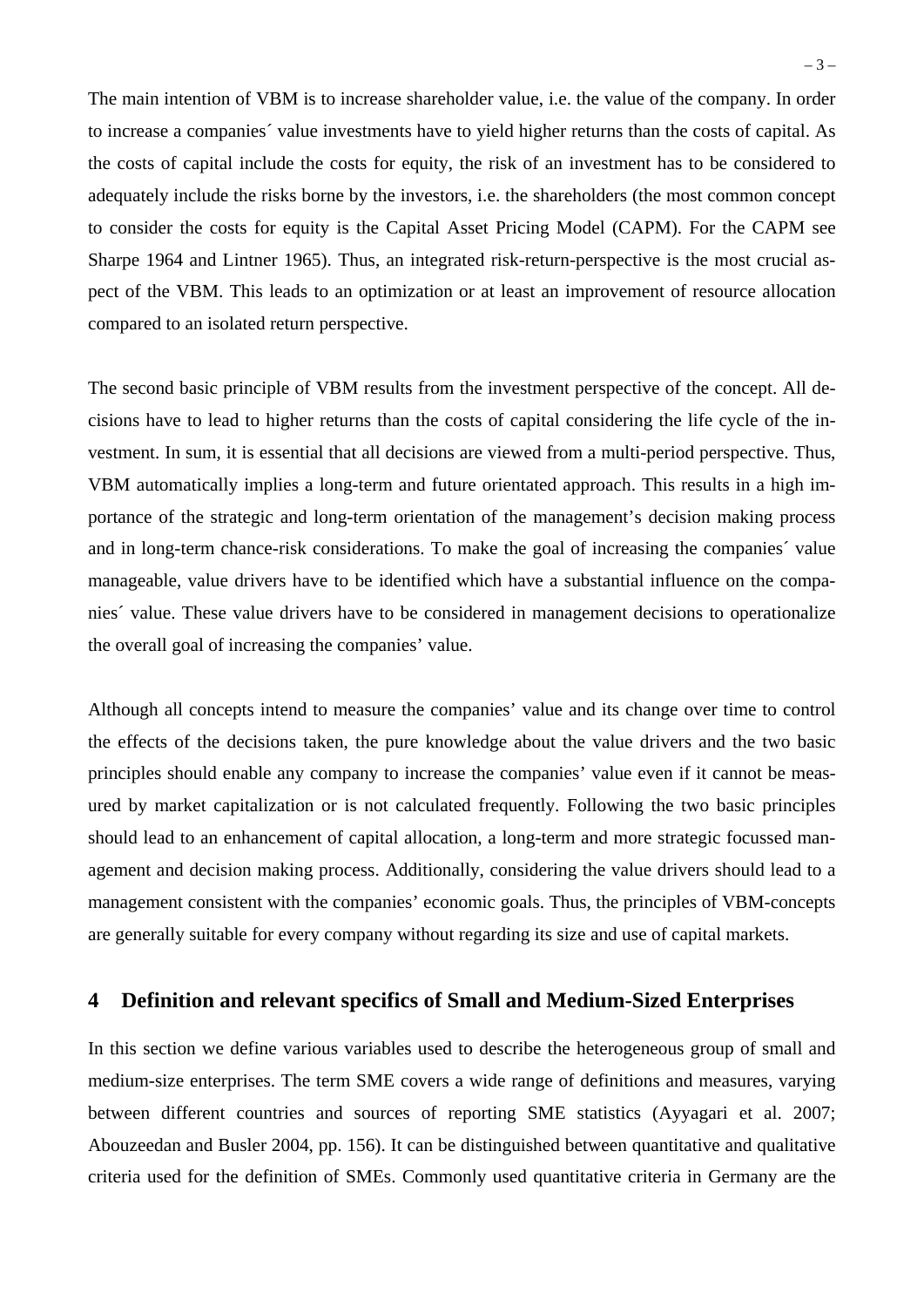number of employees and the turnover of a company. We therefore follow the definition of the Institute for SME-Research Bonn, Germany (IfM Bonn) which defines SMEs to have a maximum of 499 employees and a cut-off of  $\epsilon$ 50 Mio. turnover per annum (IfM Bonn 2004, pp. 3).

A definition of SMEs only in terms of quantitative aspects seems to be problematic, as these criteria will change over time and also industry specific differences have to be taken into account (Legenhausen, 1998, pp. 20). Quantitative criteria can primarily be seen as means to secure the statistical ascertainability of SMEs (Wolter and Hauser 2001, pp. 30) and have to be complemented by further qualitative factors to understand the relevant aspects of corporate management in SMEs. Besides the legal and economical independence of SMEs, it can be stated as a second aspect, that in the field of business management the proprietor, the manager, and the entrepreneur are all the same person. Ownership, management, success and liability are combined in the person of the owner-manager. SMEs often manage their company on the basis of experience and intuition as the owner-manager is mainly trained in professional and technical skills rather than having a university degree in business management (de Preux et al. 2003, pp. 118-121; Pfohl 1990, pp. 18). The role of the ownermanager is of great importance because he usually is the lone decision maker. Patriarchal leadership and unsystematic planning are typical for SMEs. Because of the close relationship between the owner-manager and his company the corporate objectives are deeply influenced by personal aims of the entrepreneur. Therefore the objectives are multidimensional and besides economic targets (e.g. profit-maximisation) also meta-economic objectives, such as self-actualisation, long-term maintenance of independence, striving for power but also social aspects are incorporated (Behringer 2004, pp. 123-129; Pruzan 1998). In contrast to larger companies SMEs are often integrated in a large network of relationships. Next to personal relationships to the employees, long-term connections to customers, suppliers, and bank loan officers of the housebank exist, which are critical for the corporate success (Schmalenbach-Gesellschaft 2004, pp. 107). Moreover, the owner-manager is deeply involved in short-term, operative activities and his work suffers from cash flow related constraints, which often leads to a lack of strategic orientation of the business management (Spence and Rutherfoord 2002, pp. 18). Constrictions due to the poor endowment of critical resources are also typical for SMEs.<sup>1</sup> As SMEs usually do not have access to the organized capital markets, they are financially highly dependent on sufficient funding through the housebank, which can be seen as an important stakeholder of the firm. Besides these financial dependencies individual-related and customer-related dependencies are observable among SMEs as well. Many SMEs tend to produce only one or two standard products for a narrow range of customers. They then are critically dependent

 $\frac{1}{1}$ 

In her paper RANGONE identifies the following critical resources of SMEs: financial, human and organisational resources as well as know-how and (managerial) competencies, see Rangone 1999, pp. 235-236.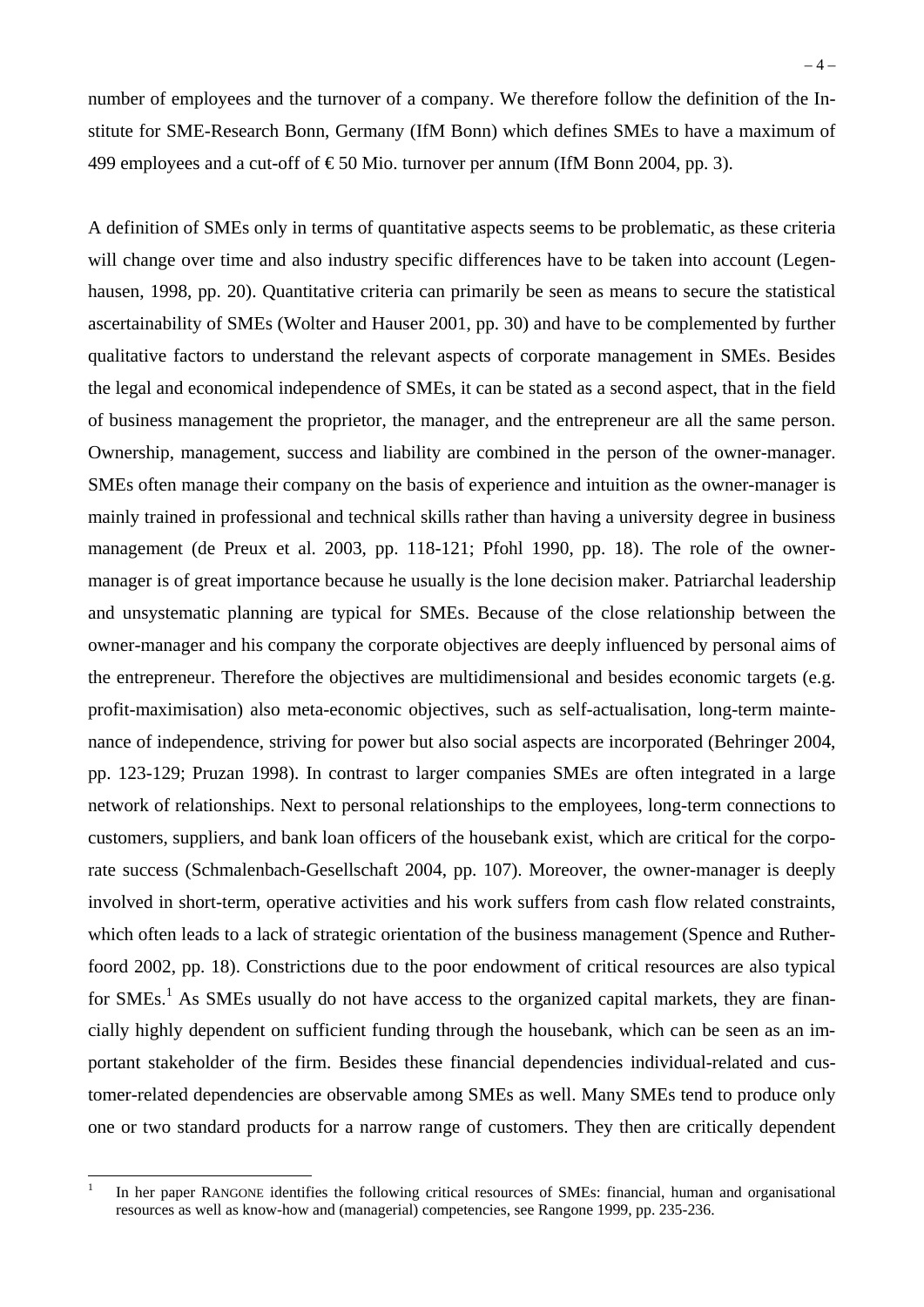upon these customers for their existence and have relatively little power to raise prices (Levy and Powell 1998, pp. 183). In addition, there are often only one or two important know-how bearers in the company and this causes further dependencies on these employees and often makes short-term adjustments of personnel capacity difficult. The above listed specifics of SMEs are typical but of course will not all be found in every small or medium-sized business as the group of SMEs is very heterogeneous.

# **5 Internal and external impulses for the implementation of value based management in small and medium enterprises**

Even though German small and medium-sized enterprises are usually privately owned (in terms of being non-listed companies),<sup>2</sup> there are several aspects that support the implementation of a value based management concept also in these companies. First of all, basic factors of a VBM concept can be identified, that are generally applicable and will promote the efficiency of any company regardless of its size or legal form (de Preux et al. 2003, pp. 120-121). That is for example that implementing a VBM-strategy requires a deep evaluation of the existing strategy before it can be adjusted to value orientated principles. The whole strategic planning process of a company is herewith verified and therefore benefits from implementing VBM. Another general benefit of VBM is that the specific value and risk drivers, that are crucial for a companies´ economic success, have to be identified and managed in a VBM framework. Further possible benefits are efficient resource allocation, directing the organisation to value acquirement, creating a basis for the performance measurement and incentive system, determining the responsibilities within the organisational structure, and defining the reporting structure (de Preux et al. 2003, pp. 120-121).

Besides these general benefits of implementing a VBM concept there are several SME-specific impulses, which determine the need of VBM especially in SMEs. These impulses can be systemized by their causation in external and internal factors and will be discussed in the following.

#### **5.1 External impulses**

As a general starting point it can be stated that regardless of their size all enterprises compete for the scarce resource of capital. To be successful on various product- and service-markets it is essential for all companies to be competitive in the provision of financial resources (Gleißner and Füser 2003, pp. 313). In this context the comparatively low equity ratios, which can be observed in a mul-

<sup>&</sup>lt;sup>2</sup> In 2002 69,9% of all German SMEs were led as sole proprietorships, 15,4% were led as limited liability companies and 12,6% were led as partnerships, see IFM Bonn 2004, pp. 12.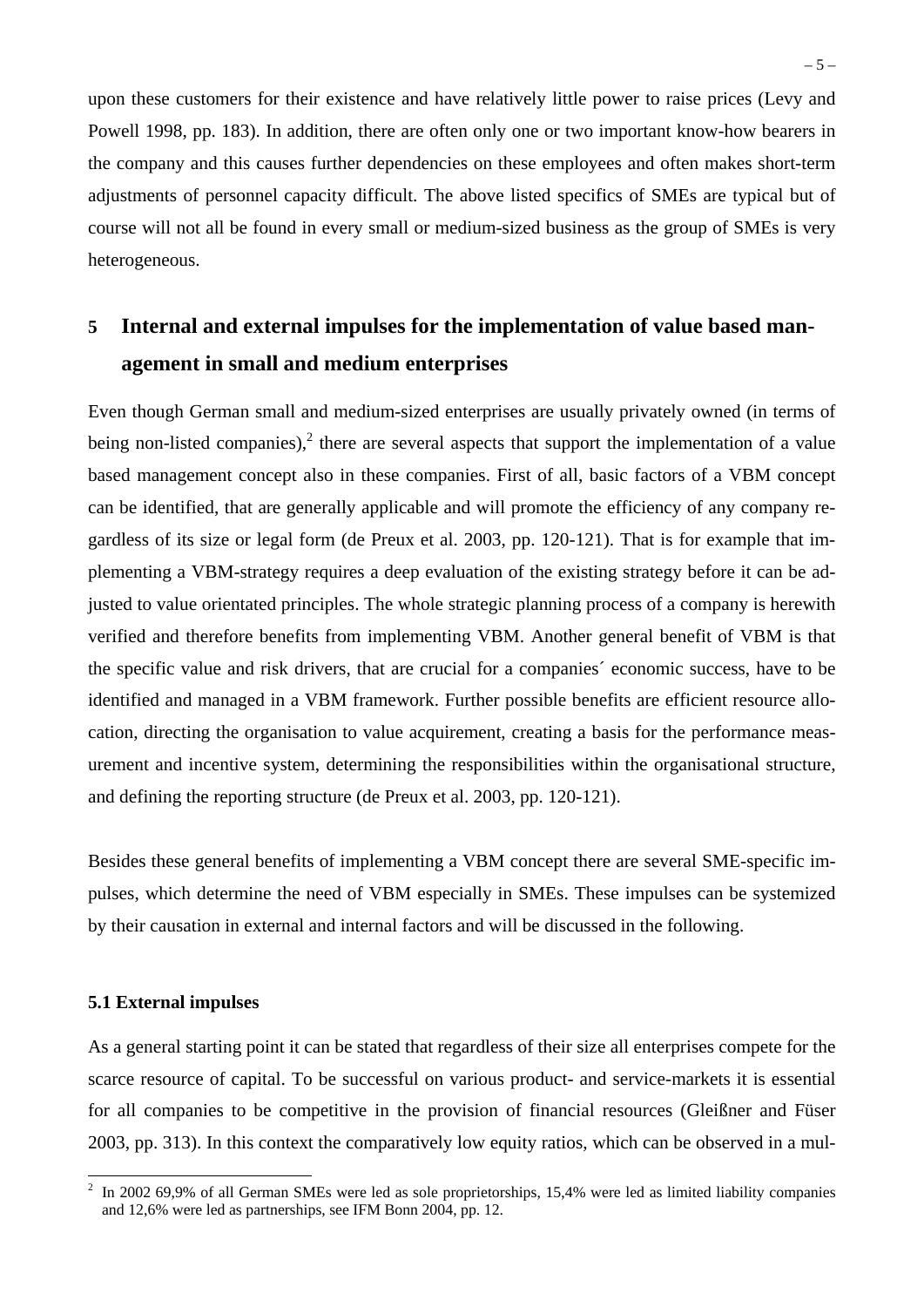titude of German SMEs, are particularly concerning.<sup>3</sup> In 2003 the proportion of German SMEs which showed an equity ratio of less than 10% and which therefore could be identified as undercapitalized was 35,7% (Creditreform 2003, pp. 13). Only 18,3% of the SMEs disclosed an equity ratio of more than 30%. The reasons for this low extend of equity in German SMEs are manifold. First, most SMEs do not have access to organized capital markets as they do not fulfil the requirements of modern capital market instruments concerning profitability, size and transparency (Brezski et al. 2004). The ability to raise external equity usually depends on the expected value gain of the external investors. As we already pointed out, the owner-managers of SMEs also have other objectives besides economic growth and profitability (such as self-actualisation or social commitment), which often discourages external investors. Second, SMEs often exemplify an extreme degree of control aversion, which is defined by CRESSY AND OLOFSSON as an aversion to the sale of equity to outsiders (Cressy and Olofsson 1997). In their survey they found that almost half of their sample (285 companies) displayed a willingness to sell the whole firm rather than to take on new owners. Modern types of equity finance such as private equity would lead to a destruction of the traditionally grown corporate structures and would implicate a constriction of the autonomy of decision making of the owner-manager and are therefore usually rejected (Paffenholz 2002). Third, the German taxation laws may originate low equity ratios. For most SMEs retained earnings are the main source for new equity (Rehm 2003, pp. 33-34; Hughes 1997, pp. 157). But the German taxation laws provide incentives to diminish the profits shown in the balance sheets by making use of fiscal revaluation options to minimize their tax burden.

The equity-deficit of many SMEs results in an increased demand for debt. Although one can observe a growing acceptation of substitutes to the traditional bank loan such as leasing or factoring,<sup>4</sup> capital procurement among SMEs will stay highly dependent on bank loans. Within debt financing 60 % of all German SMEs regard credits granted by their so called "housebank" as the most important source of capital. (Rehm 2003, pp. 34). SME financing thereby is substantially affected by the relationship banking, which is primarily based on a traditionally grown long-term relationship with the respective housebank. In his survey, LEIDIG found out that 47% of the interviewed companies had business connections to their housebank for more than 25 years (Leidig 2004). All in all one can conclude that fund raising of German SMEs strongly depends on bank loans granted by their housebanks.

<sup>&</sup>lt;sup>2</sup><br>3 The average equity ratio of German companies decreased from 30% in 1967 to 18% in 2003, see Winkeljohann and Diekel 2004, pp. 82.

The number of SMEs, which used leasing as a finance instrument increased by more than 70% between 1999 and 2002, see Achleitner and Fingerle 2004, pp. 23.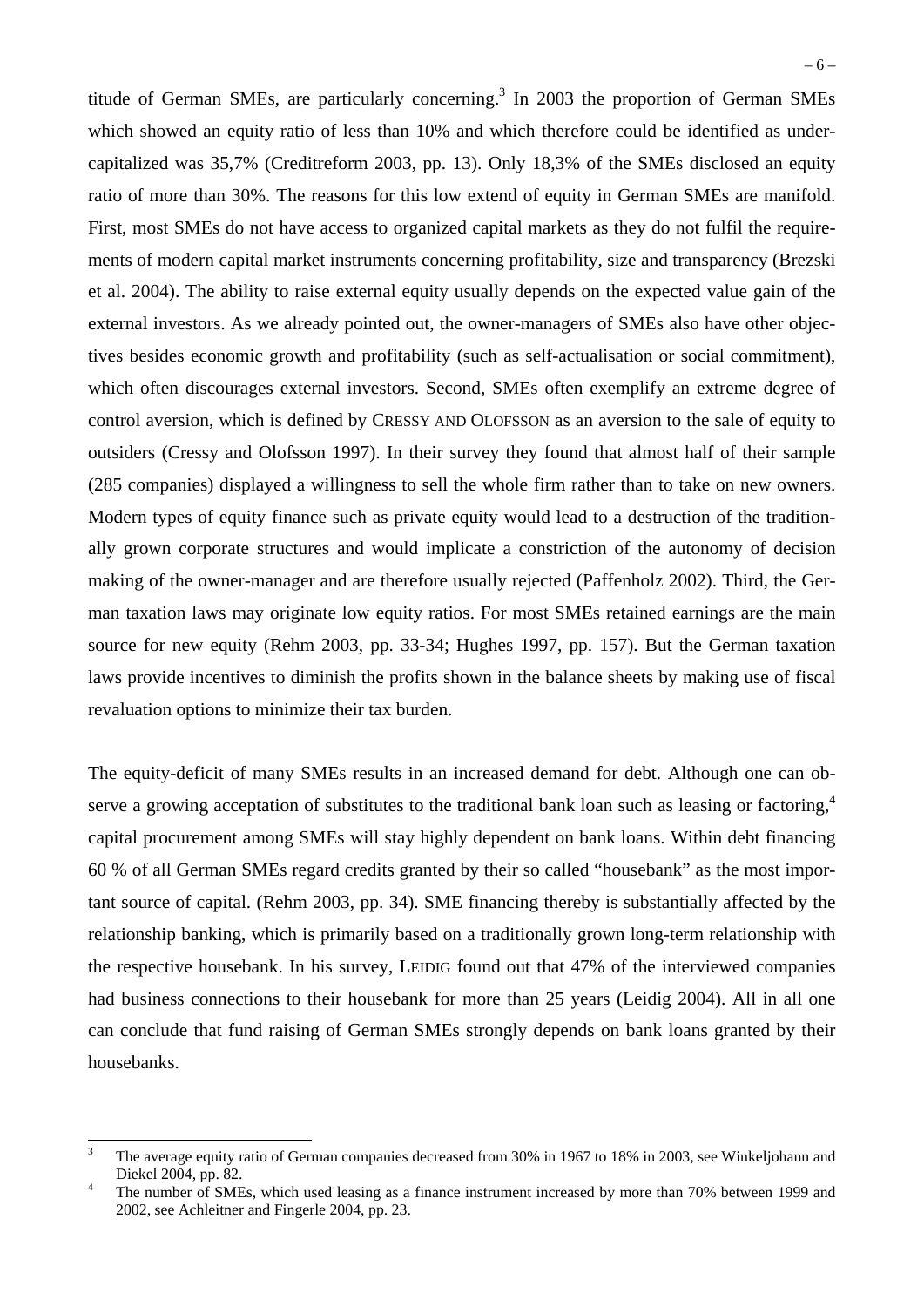Especially the regulatory changes caused by the implementation of the New Basel Capital Accord (Basel II) at the beginning of 2007 and the herewith associated interconnection of the credit accommodation with a bank-internal rating provide an inducement for SMEs to implement value based principles in their corporate management. Basel II causes a more risk-adjusted credit-pricing and results in a spreading of the interest rates of the granted credits in the way that those SMEs with a good creditworthiness (determined by bank internal-ratings) will have to pay less for a credit, and firms with a higher credit risk will have to pay higher interest rates. For this reason, SMEs gain more influence on their individual credit costs and will try to take measures to optimize their rating. By looking at the rating criteria and the typical elements and objectives of VBM a huge intersection can be observed.<sup>5</sup> This finding is supported by the fact that a good portion of rating-related literature consistently reverts to sections of the VBM-related literature (Koch 2003, pp. 268). In the following, we discuss some important interconnections between VBM and rating and exemplarily show measures to improve the rating which thus has a positive effect on the companies´ value.

One example for this interconnection is that one of the main objectives of VBM is creating (shareholder) value, and that is to say strengthening the equity basis. This leads to an increase in the equity ratio and thus to an improvement of the final rating grade.<sup>6</sup> The importance of the equity ratio as an indicator for the security of a credit is easily comprehensible by keeping in mind the fact, that many SMEs are short of assets, which can be used as collateral (Lin and Sun 2006).<sup>7</sup> Therefore, it seems to be more than plausible that SMEs should focus their corporate management on strengthening the long-term equity base and thus should implement value based instruments. Another important criterion for bank-internal rating systems as well as for the calculation of the shareholder value is the annual cash flow. This ratio is one of the central determinants of the shareholder value, which is traditionally calculated as the sum of the discounted free cash flows and determines the amount which could be distributed to the shareholders (de Preux et al. 2003, pp. 110). The cash flow also shows a companies ability to meet its payment obligations (and thus its credit obligations) in future. For this reason an increasing cash flow c.p. leads to a better rating grade and thus has a direct and an indirect effect on the shareholder value calculated by the Capital value method. The shareholder value is on the one hand directly influenced by the ascended cash flow, which is the denominator of the calculation formula of the shareholder value. It is on the other hand indirectly influenced by the shrinking discount rate caused by the reduced costs of capital as a result of the improved rating grade.

 5 For more information about structure and criteria of Basel II-conform rating systems of German banks see Flacke and Krol 2005, pp. 146-148.

The equity ratio is the most important figure to assess a company´s financial situation, see Füser and Heidusch  $^{7}$  2002, pp. 111.

One of the main reasons for refused bank loans are too low equity ratios, see Leidig 2004, pp. 227.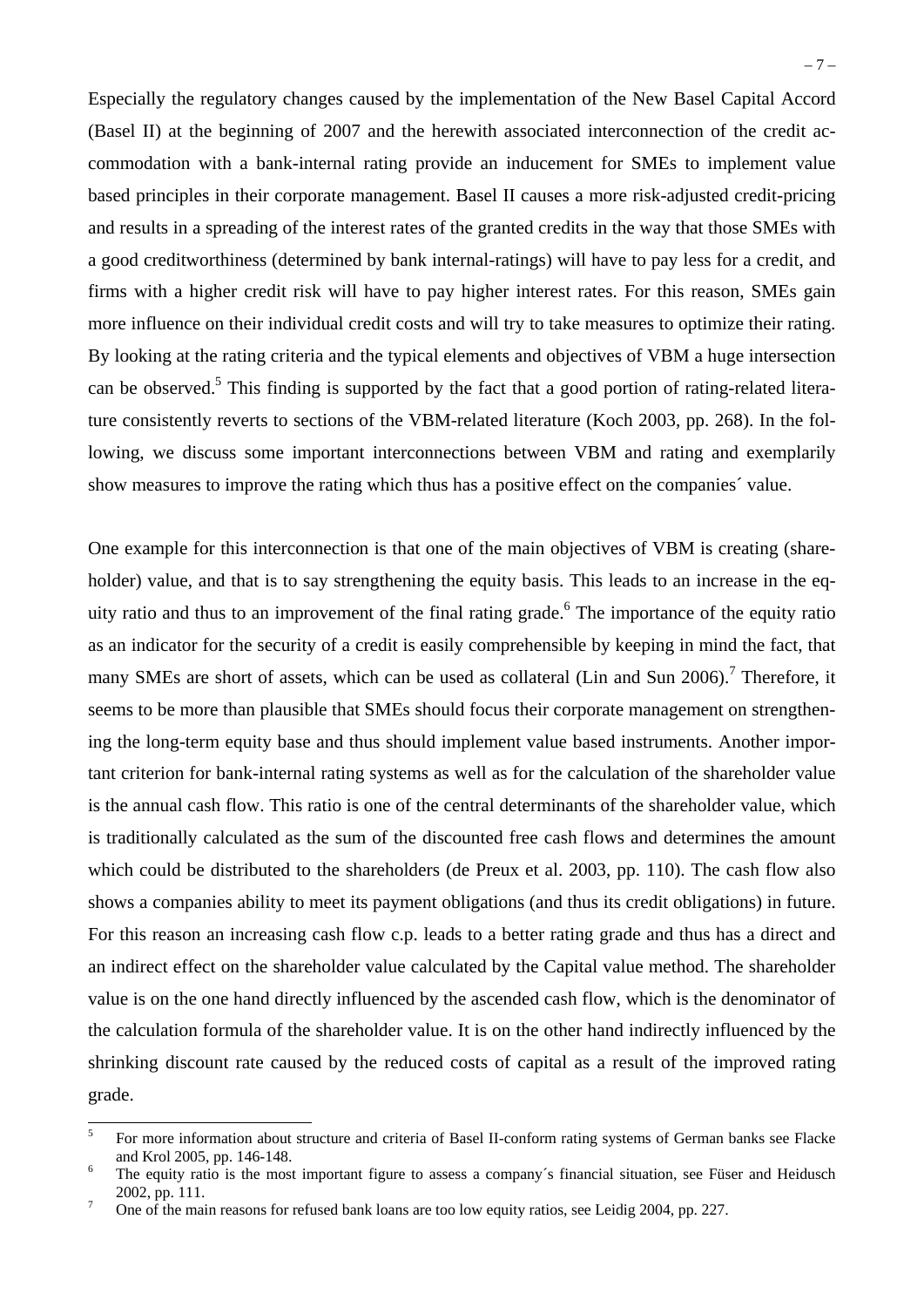Besides these quantitative rating criteria we also assume a positive effect on a firms´ value by meeting the qualitative rating requirements. Pertaining to the qualitative rating criteria the quality of the management and the support of the decision making process by using (value based) accounting instruments is gaining in importance. In this context, a consequent future-oriented management accounting and risk management will lead to a better rating grade. SMEs should perceive the actual external pressure caused by the changes in the credit policy of their lenders<sup>8</sup> as a chance to eliminate the so far existing weaknesses concerning the insufficient planning and strategic orientation of SMEs.<sup>9</sup> Several authors find empirical evidence that there is a positive correlation between planning activities and profitability of SMEs (O`Regan and Ghobadian (2004); Schwenk and Shrader (1993); Bracker et al. (1988)). O`REGAN AND GHOBADIAN even found out, that not necessarily the type of the pursued strategy is important, but the explicit formulation of a strategic plan and the consequent implementation of this strategy (regardless of the actual strategic focus) already is an important factor of success in SMEs.

All in all it can be stated that VBM is demanded by credit granting banks and will be rewarded in form of lower credit costs (Gleißner and Füser 2003, pp. 233-236; Pape 2004, pp. 39). The increased cash flow and the decreased cost of debt will c.p. result in an increasing shareholder value, inter alia because of the reduced capital cost rates used in profit concepts (e.g. EVA) or in the capital value-method (Behringer 2004, pp. 156; de Preux et al. 2003, pp. 110-111). The following figure exemplarily illustrates possible interactions between VBM and rating requirements concerning Basel II.



**Figure 1: Interaction between VBM and rating requirements concerning Basel II** 

 8 LEIDIG identified changes in the credit policy of banks as the second important reason for refused bank loans, see Leidig 2004, pp. 227.

For empirical evidence of the deficits in formal planning among German SMEs see Flacke and Krol 2005, pp. 156- 157 and for deficits in planning among U.S.-SMEs see Perry 2001, pp. 201.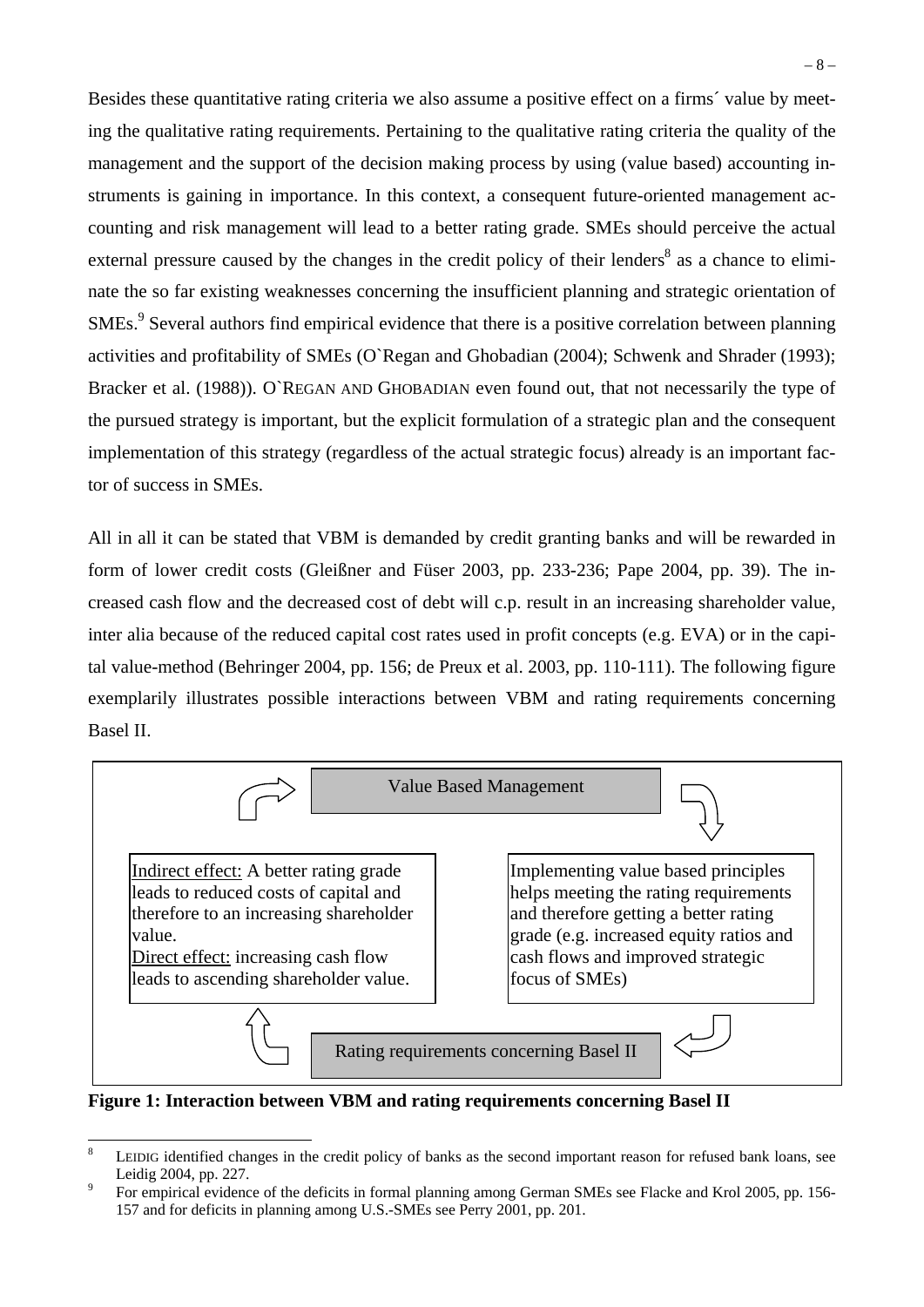Many authors argue that the constantly growing influence of (institutional) investors is the main reason for the increasing necessity of a value based corporate management of (listed) enterprises (Palli 2004, pp. 49-50; Copeland et al. 2002, pp. 27-40; Knorren 1998, pp. 5-10). Whereas the direct impact of the capital market on SMEs will stay low in the near future because of the non-existing quotation of most SMEs, there are indications that especially young entrepreneurs and entrepreneurs of the successor generation are more open-minded about modern financing instruments such as private equity. Consequently an orientation on the requirements of potential external investors and thus an implementation of value based principles is only consistent for those SMEs, for which generating external equity is a realistic option of fund raising. In contrast to the emotionally involved manager-owner, investors see the company as a pure capital investment and will only provide capital if this investment is profitable enough for them (Berens et al. 2005, pp. 117). For this reason VBM can be seen as a prerequisite for generating external equity as it supports a return and simultaneously risk oriented focus of the corporate management.

Another external impulse for implementing VBM in SMEs is the The Corporate Sector Supervision and Transparency Act (KonTraG), which became effective in May 1998. This law commits listed companies in Germany to implement an extensive risk management system. It is assumed that this law will have an impact also on non-listed companies and therefore it will also positively affect corporate management of SMEs in the way that SMEs increasingly take measures to monitor and manage their business risks more intensively. Whether a certain small and medium-sized company actually is affected, depends on the size and the complexity of the individual companies´ structure (IDW 1999, pp. 658).

Globalisation, internationalisation, and widespread structural changes across economies are aspects that affect more and more SMEs. These developments cause enormous challenges for SMEs in order to survive or even develop their business (Welter and Havnes 2000, pp. 41). Integrating value based principles in their corporate management generally helps to identify the chances but also the risks resulting from the increasing dynamic environment and helps to stay competitive in the long run in global markets. Following these global trends the International Financial Reporting Standards (IFRS) were established in order to improve the comparability of financial statements of capital market oriented companies and improve the information basis of potential investors. At present the development of reduced IFRS for SMEs is discussed by the International Accounting Standards Board (Baetge 2006). However, the implementation of these SME-IFRS is discussed controversially in the accounting-community. Whereas some authors highlight positive impacts on the man-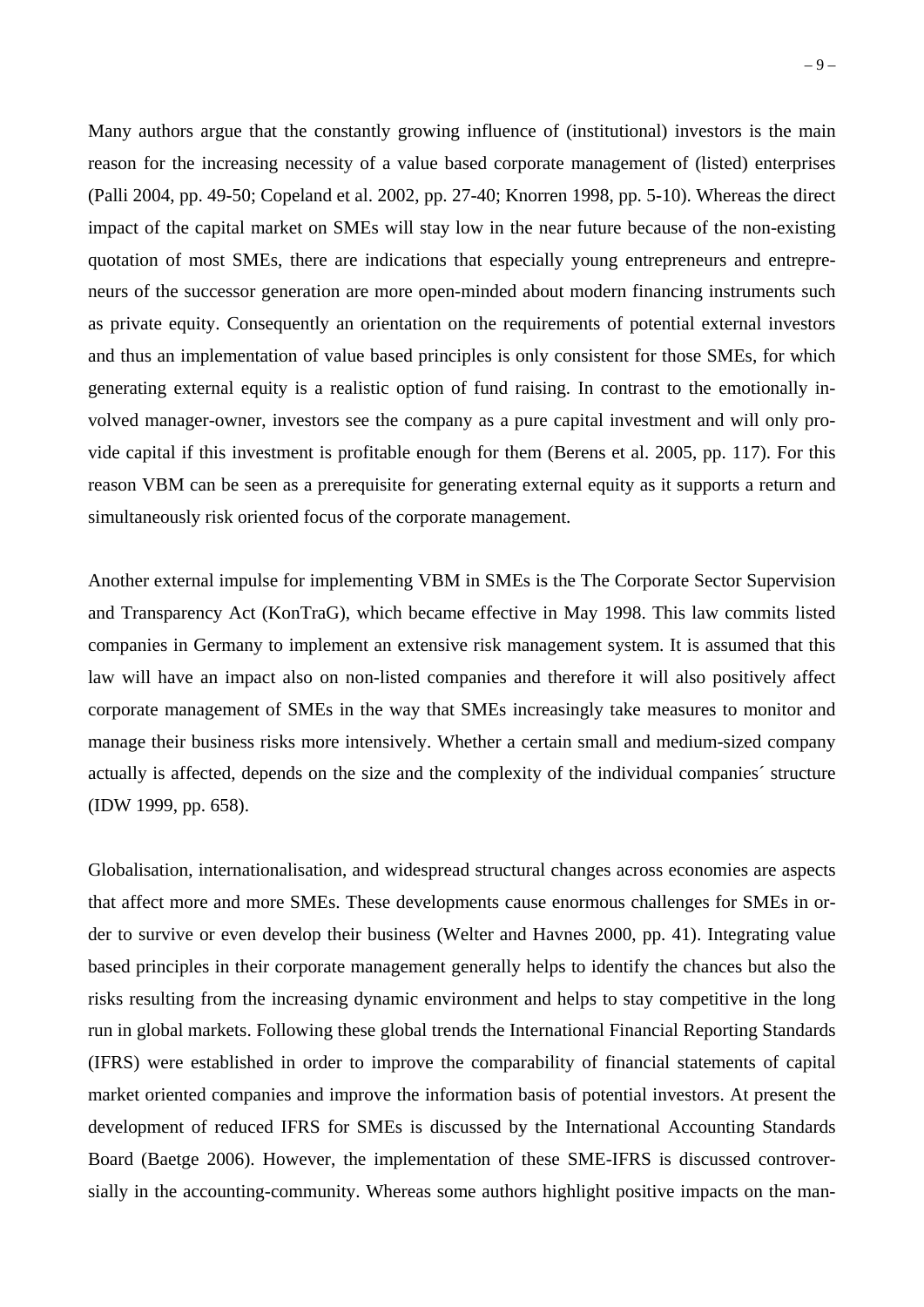agement accounting system of SMEs and the chances for improving the communication with outside creditors (e.g. Müller et al. 2005), other authors question the adequateness of the regulations (e.g. Baetge 2006; IDW 2007). They argue that the costs of adopting the SME-IFRS are too high in comparison to the resulting benefits, especially as the great majority of SMEs does not raise their funds on the anonymous capital markets. Nevertheless, if the SME-IFRS will become applicable law, an increased value orientation of the management accounting instruments will be required.

#### **5.2 Internal impulses**

Besides the external drivers of implementing a value-based management in SMEs several internal stimuli can be identified. It is in every owner-managers own interest to incorporate value based principles in his corporate management. We will discuss various reasons for this opinion in the following.

In addition to the external driven motivation of bearing in mind the companies´ risks due to the regulations of Basel II and KonTraG, it is also of great importance for the owner-mangers´ private financial situation to monitor and manage the economic risks of his business. This perception can be justified because the chosen legal form of the corporation makes most manager-owners liable for their companies´ outstanding debts in case of bankruptcy. Even if the firm is led as a limited liability company, the credit granting bank usually asks for personal guarantees, so that the ownermanager assumes liability. In this perspective, VBM serves as a risk management concept turning away the insolvency risk of the company and is therefore necessary for personal financial coverage of the entrepreneur.

VBM can also be understood as an instrument to combine monetary driven economic objectives and the meta-economic objectives of the owner-manager. Because of the strong influence of the ownermanager on the companies´ decision making process there is the threat that in the course of time, e.g. after achieving a certain income level, the economic objectives of the owner-manager pale in comparison to the meta-economic objectives such as power or self-actualisation. In their study, SPECKBACHER AND SCHACHNER found evidence that "creating shareholder value" is of subordinate importance in SMEs. The requested companies´ rate of return in SMEs clearly lagged behind the rate of return requested in larger companies (Speckbacher and Schachner 2004, pp. 428-429). This development could endanger the long-term survival of the company (Behringer 2004, pp. 14.). In this context, a basic orientation on value based principles could form an antipole to the metaeconomic objectives and put the decision-making process within the company on a rational basis.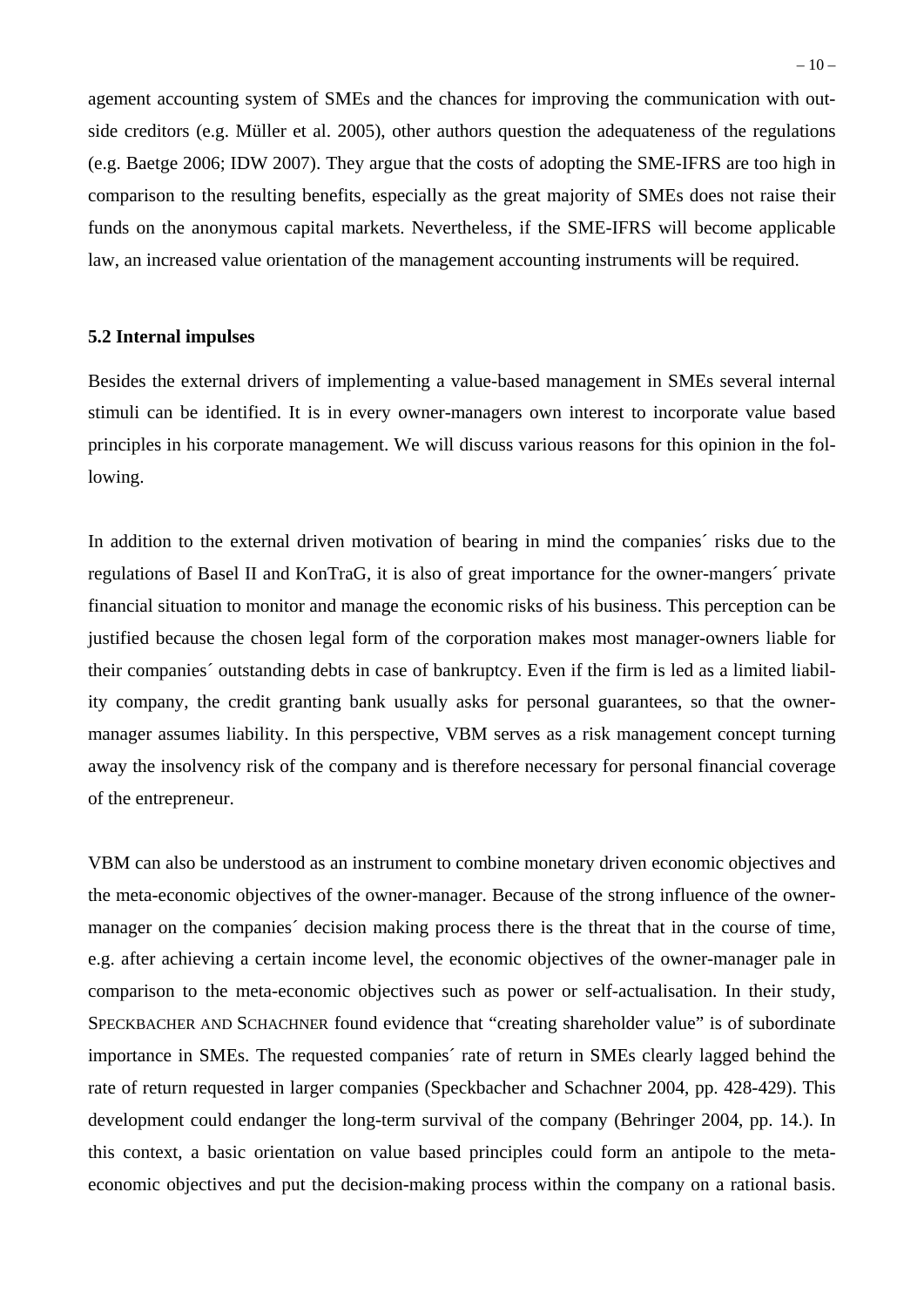Without such rationality of corporate management the long-term existence of the company would be in danger and then the targeted self-actualisation of the owner-manager would not be achievable as well.

Many German SMEs face a successor problem because of the age distribution of the ownermanagers. The Institute for SME-Research Bonn assumes that in each of the next five years 71.000 German SMEs will have to find a successor (IfM Bonn 2005). Even though other studies come to different findings concerning the exact quantification of the relevant SMEs, they all come to the conclusion that solving the successor problem is crucial for the future success of SMEs.<sup>10</sup> By comparing the number of successions on a European level, one can observe that almost one third of all SMEs will have to face the succession topic during the next ten years, which is therefore far away from being only a German problem (Hohmann 2005, pp. 17-18). Basically three different options exist for the owner-manager to pass his company on: intra-family succession, external succession and separation of possession and management.<sup>11</sup> All three options bear certain problems and we will show how VBM contributes to solve or at least diminish these problems.

The majority of the owner-managers are in favour of an intra-family succession as 90% of the owner-managers want their oldest son to take over the family business (Mertens 2003, pp. 284). However due to multiple problems this possibility is realized in only 50% of the cases. Relevant in our focus is especially the fact that the successor generation is less emotionally connected to the company and is more eager to maximize their return (Knorren 1999, pp. 7). By implementing valuebased instruments the manager-owner takes first steps into the right direction to ensure an adequate return which might incentivise the son to take over business in future.

If a qualified successor cannot be found in the family, the second option is to find an external successor. The two most common alternatives are Management-buy-out (MBO) and Management-buyin (MBI), both of which mean that the management as well as the possession of the company is transferred to a third party. After having found an adequate external successor of the company, the purchase price has to be determined. Here, the necessity of a long-term value based corporate management becomes obvious as the companies´ value will profit from a long-term VBM. This argument gains in importance by looking at the fact that the portion of successions which were arranged through selling the company increased from 19,2% in 2000 up to 21,1% in 2005 (IfM Bonn 2005).

 $10$ 10 Differences concerning the exact quantification of the involved SMEs between the studies result from varying SME-definitions. For an overview of recent studies concerning succession in SMEs refer to Hohmann 2005, pp. 16. <sup>11</sup> For a detailed overview concerning the different succession-possibilities see Bruppacher 2005.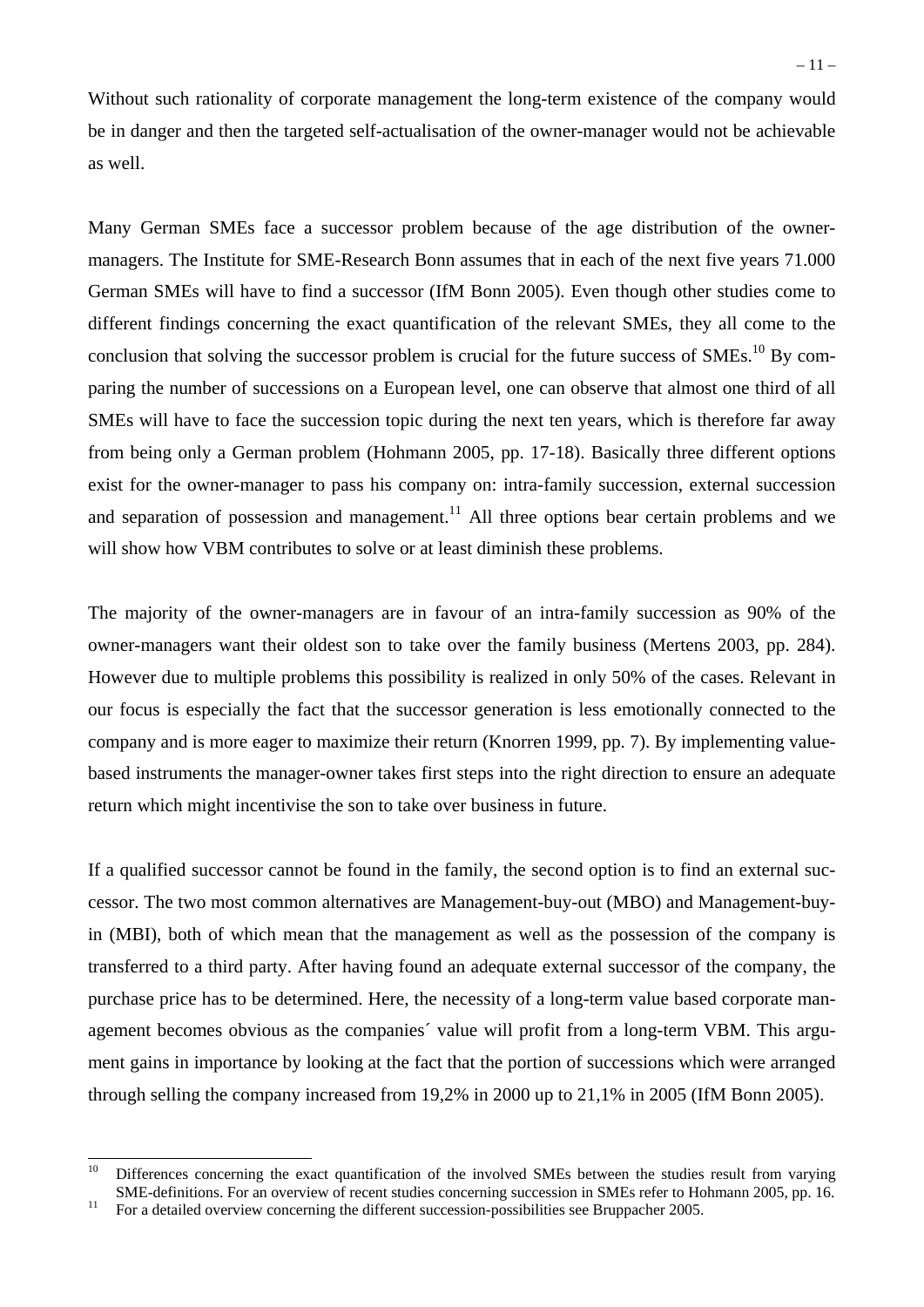If the owner manager wants to keep the possession of his company and decides to appoint an external management, a principle-agent problem might arise. In this case the financial and emotional interconnection between owner and the company stays high as the company usually continues to be the source of the families´ income. Because of different interests between owner (principal) and manager (agent) of a firm, the manager might have the incentive to act opportunistic which might cause financial damage to the owner. In smaller SMEs it also remains questionable if the earning power of the company suffices to fund the owner-family as well as the external manager (Mertens 2003, pp. 287). To overcome this divergency and to navigate the managers´ actions in the interests of the owner-family, the implementation of a value based incentive- and payment system is proposed in the literature (Happel 2001, pp. 39-40; Keller and Plack 2001, pp. 350; Riedl 2000, pp. 103). Besides these problems concerning the *planned* succession there is also the problem of unanticipated succession because of illness, accident, or death of the owner-manager (Behringer 2004, pp. 148). In these cases a beforehand implemented VBM facilitates to find an adequate successor, without whom the firm would fall into an existential crisis.

### **6 Implementation barriers**

Even though many impulses – internal as well as external ones – exist, to adopt value based principles and behaviour in SMEs, the concept of value orientation is not present to a high extent in German SMEs (Horváth and Mining 2001, pp. 277; Speckbacher and Schachner 2004, pp. 429). The observable lack of diffusion of VBM principles among SMEs might arise from existing implementation barriers, which have to be overcome when thinking of a VBM framework for small and medium-sized businesses. A main problem is the lacking endowment of critical resources in SMEs. Because of their non-academic background many owner-managers do not have the know-how to adopt value-based principles to the needs of their company. As there usually are no supporting departments in SMEs and because of the lack of financial resources owner-managers often have little chances of overcoming this information deficit. Even if they could afford it, many owner-managers are not willing to hark back on external consultants because they see this as a constraint to their decision-making-authority. Those entrepreneurs who already have heard about VBM often connect the Shareholder Value concept to the emergence and downfall of the New Economy at the end of the 1990s (Keppler 2004, pp. 98). The short-term maximization of the stock price is controversial to the long-term company-survival which is one of the main objectives in SMEs. For a lot of ownermanagers the strict orientation of all corporate activities on the interests of the investors is not compatible to their corporate social and ethical responsibility resulting from the close relationships to employees, customers, and suppliers.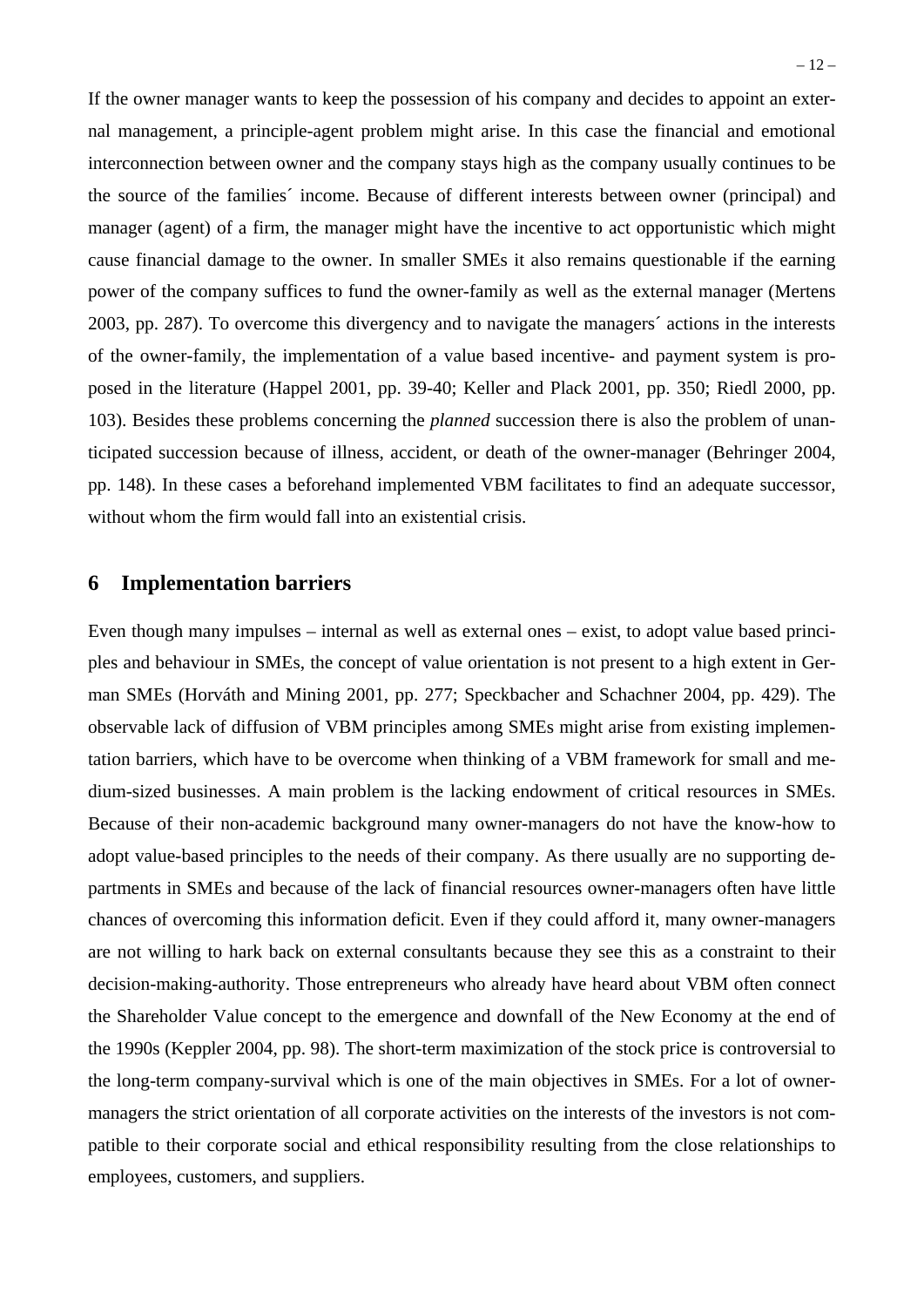Moreover, because of limited resources many SMEs do not have adequate reporting- and ITstructures which are needed to implement a complex VBM. The effort to gain the relevant information from the existing accounting systems is immense and requires a certain amount of fiscal knowhow which many owner-managers do not have because they are mainly trained in technical skills (Schomaker and Günther 2006, pp. 218). It is also argued in the literature that because of the deep involvement of the owner-manager in the operative every-day business, a costly implementation of information-, planning- and management accounting-systems as well as complex techniques of performance-measurement are not as important in SMEs as they are in lager companies (Hoque and James 2000, pp. 3). Besides, one of the main arguments for implementing VBM in listed companies – the existing of agency costs as a result of the possible conflict of interests between owners and managers – does not count in SMEs, where proprietorship and management lies in the hands of one person (Peemöller and Faul 2002, pp. 306).

Despite these partially comprehensible and traditionally grown arguments of many owner-managers we believe that VBM is an adequate management concept also for SMEs, because the basic principles of this concept make sense for all investments regardless of the size, legal form, or structure of the equity holders. As value orientation targets the long-term profitable growth of a company it perfectly fits to the main objectives of many SMEs such as financial maintenance of the owner-family and long-term independence (Schomaker and Günther 2006, pp. 218-219).

# **7 Stakeholder Value Orientation in SME versus pure Shareholder Value Orientation in large Companies**

In the partially emotional debate on the Shareholder Value concept in Germany detractors of the concept implied that shareholder value means to focus only on short-time maximisation of the stock price. As a consequence many labour representatives argued that the shareholder value concept would implement social injustice and increasing unemployment (Achatz 1998, pp. 14). However, this objection can be overruled as the focus on creating long-term value added is a typical characteristic of VBM (Gleißner 2004, pp. 40). In the literature, there is often given the indication, that VBM-solutions, which are usually tailored for listed companies, principally can be implemented also in SMEs, without discussing the problems resulting from the various specifics of many SMEs (Feldbauer-Durstmüller and Wolfsgruber 2005, pp. 245). As we pointed out earlier, SMEs are integrated in a narrow network of relationships to stakeholders, which is very important for the companies´ success and therefore has to be approached with great care. Among others, DONCKELS identifies the special role of non-family close personnel (Donckels 2000, pp. 308). The knowledge, ex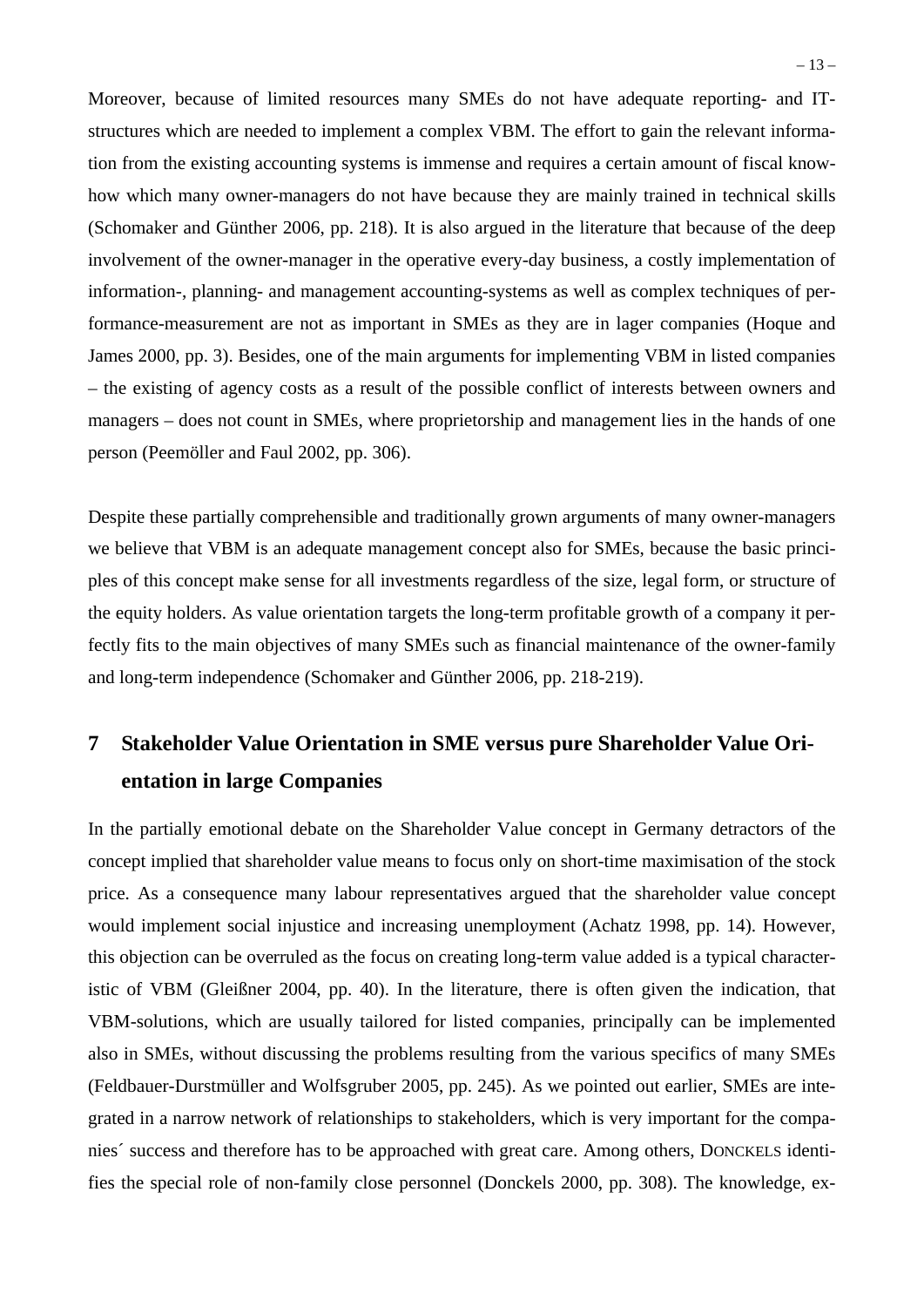perience and commitment of important employees present a strength for the company. But simultaneously this aspect might also lead to a strong dependency of the company. Long-term relationships to customers, suppliers, and financiers are also typical for SMEs. For this reason SMEs integrate their stakeholders´ demands in their own corporate objectives. This is often an important precondition for the companies´ success, and the non-consideration of the stakeholders´ interests could lead to extensive economical disadvantages of SMEs (Schmalenbach-Gesellschaft 2003, pp. 525-526). This approach is referred to as the Stakeholder value orientation and complements the sole orientation on the return requirements of the shareholders (Shareholder value orientation). In contrast to the often stated contrariness of the two concepts we agree with COPELAND (Copeland 1994, pp. 103-104) and PAPE (Pape 2004, pp. 41-42 and 152-156) who argue that not only shareholders but also stakeholders profit from a value oriented and sustainable corporate management (Riedl 2000, pp. 128-137). As an example one can think of the employees who benefit in form of job security or banks which in turn benefit from a shrinking insolvency risk of the debtor. It is hardly imaginable that a company can secure long-term sustainability and profitability without keeping in mind their stakeholders´ interests (Palli 2004, pp. 41).

In this context KHADJAVI distinguishes between Family Value, Customer Value and Social Value (see Khadjavi 2005, pp. 71-77). In Germany family businesses are especially important,  $^{12}$  and thus the interests of the owner-family such as legal and economical independence as well as long-term sustainability possess top priority. In view of the dependency of many SMEs on a small number of customers, it is understandable that besides the Family Value the Customer Value Concept is discussed intensely in the literature (see for example Belz and Bieger 2004). The postulated aim to establish sustainable customer-relations to secure long-term value for the company as well as for the customer also supports the aspired securitisation of the long-term companies´ existence due to the Family Value concept. Nevertheless the Customer Value is not the dependent variable, which is to be maximized, but it describes an important value driver for  $SMEs$ <sup>13</sup> Because of the social and regional embedding of many SMEs in the literature the term of the Social Value was established. In their study SPENCE AND RUTHERFOORD show that a remarkable number of owner-mangers consciously surrender profits in order to engage socially (Spence and Rutherfoord 2002). But the established social value often has negative consequences for the private value of the owners and is therefore sometimes negative for other stakeholders like employees or customers (Khadjavi 2005, pp. 76).

 $12$ ., It is assumed that the value of the German family businesses is four times larger than the value of listed Companies in Germany, see Spremann et al. 2001, pp. 49.<br><sup>13</sup> Thus Shareholder Value is the consequence of Customer Value, see Khadjavi 2005, pp. 75.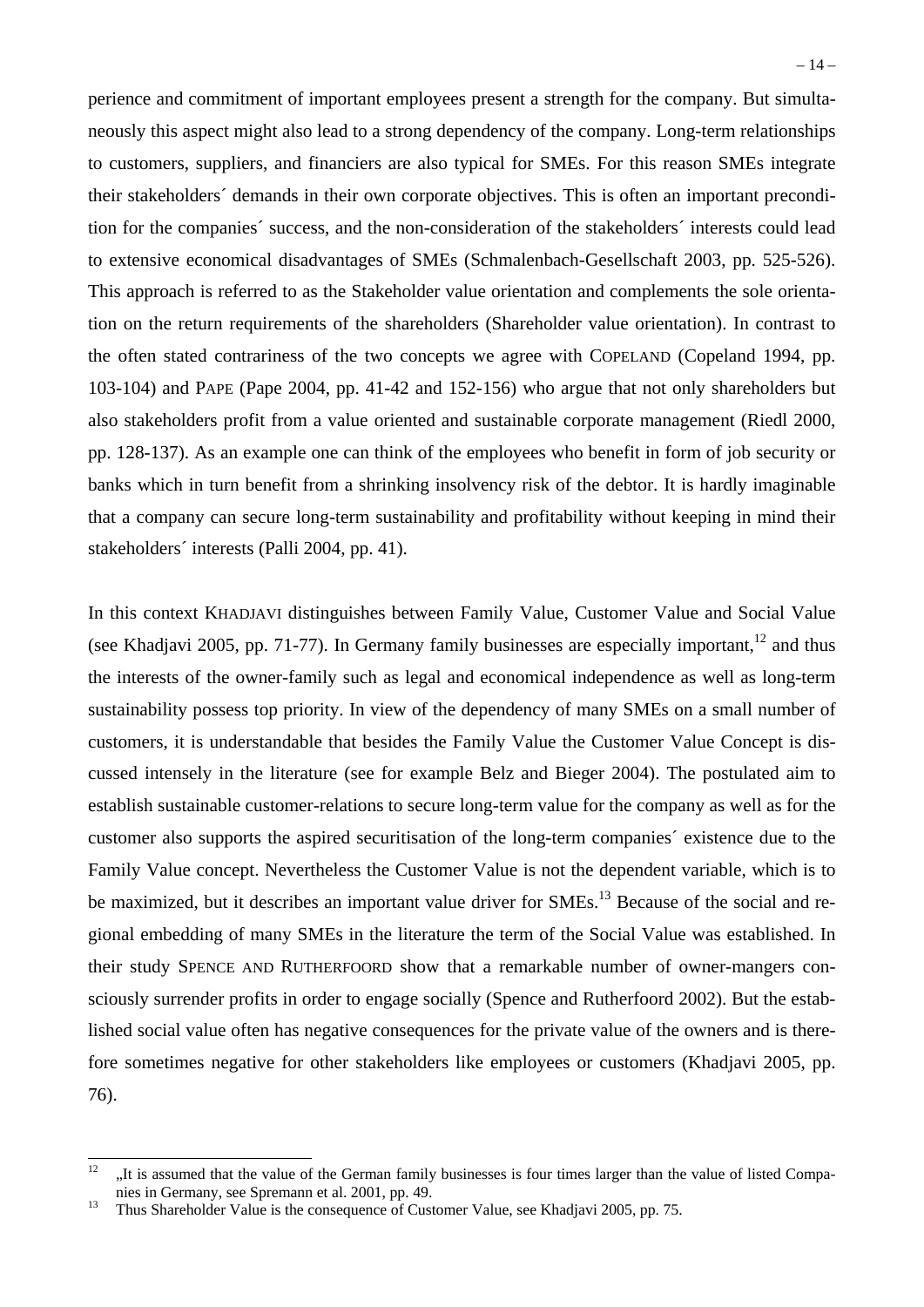All in all, the remarks show that SMEs not only have to meet the owner-managers own economic and meta-economic aims but also have to keep an eye on the stakeholders´ interests to create longterm value for the company and thus for the owner(-family). Following the Schmalenbach-Approach of VBM for SMEs, SCHOMAKER AND GÜNTHER identify internal and external value drivers which influence the value creation of a company (Schomaker and Günther 2006, pp. 223-232 and Schmalenbach-Gesellschaft 2004, pp.115-122). Internal value drivers serve to achieve the aims of several stakeholders and can be influenced by the company. For example, the equity ratio or the return on assets which are important rating criteria can be identified as value drivers to meet the financiers´ requirements. Measures to improve customer retention and product-quality for example create customer value whereas job security and communication of the companies´ goals to their staff increase employee satisfaction. Contrarily to internal value drivers, external value drivers have an external impact and cannot be influenced by the company. SMEs have to act foresighted to react to possible changes of the environment and to make sure that the external value drivers will not become risk drivers. In this context, VBM can help to analyse different strategic options and can help to assess the connected profits and risks of each strategy (Schmalenbach-Gesellschaft, 2003, pp. 530-531).

Based on typical characteristics of small and medium-sized enterprises and the thoughts on SMErelated value- and risk-drivers, in the following passages we derive criteria to evaluate the adequacy of accounting instruments to pursue a value oriented strategy in small and medium-sized enterprises.

## **8 Evaluation criteria for VBM instruments in SME**

Because of the heterogeneity of the group of SMEs, it is certainly not possible to establish a universal VBM for all SMEs. The specifics of each company have to be taken into account when implementing value based instruments. Because the development of "the one and only" VBM for SMEs is hardly possible, we believe it is more reasonable to derive evaluation criteria, on whose basis the adequacy of several management accounting instruments to pursue and implement a value based strategy in SMEs can be assessed.

First of all, an adequate management accounting instrument should consider value based principles. By this we mean that preferably a simultaneous consideration of return *and* risks should be ensured (Gleißner 2005, pp. 17). However, it might also be possible to use different instruments that are separately return or risk oriented to create an overall compensation of return and risk focus in the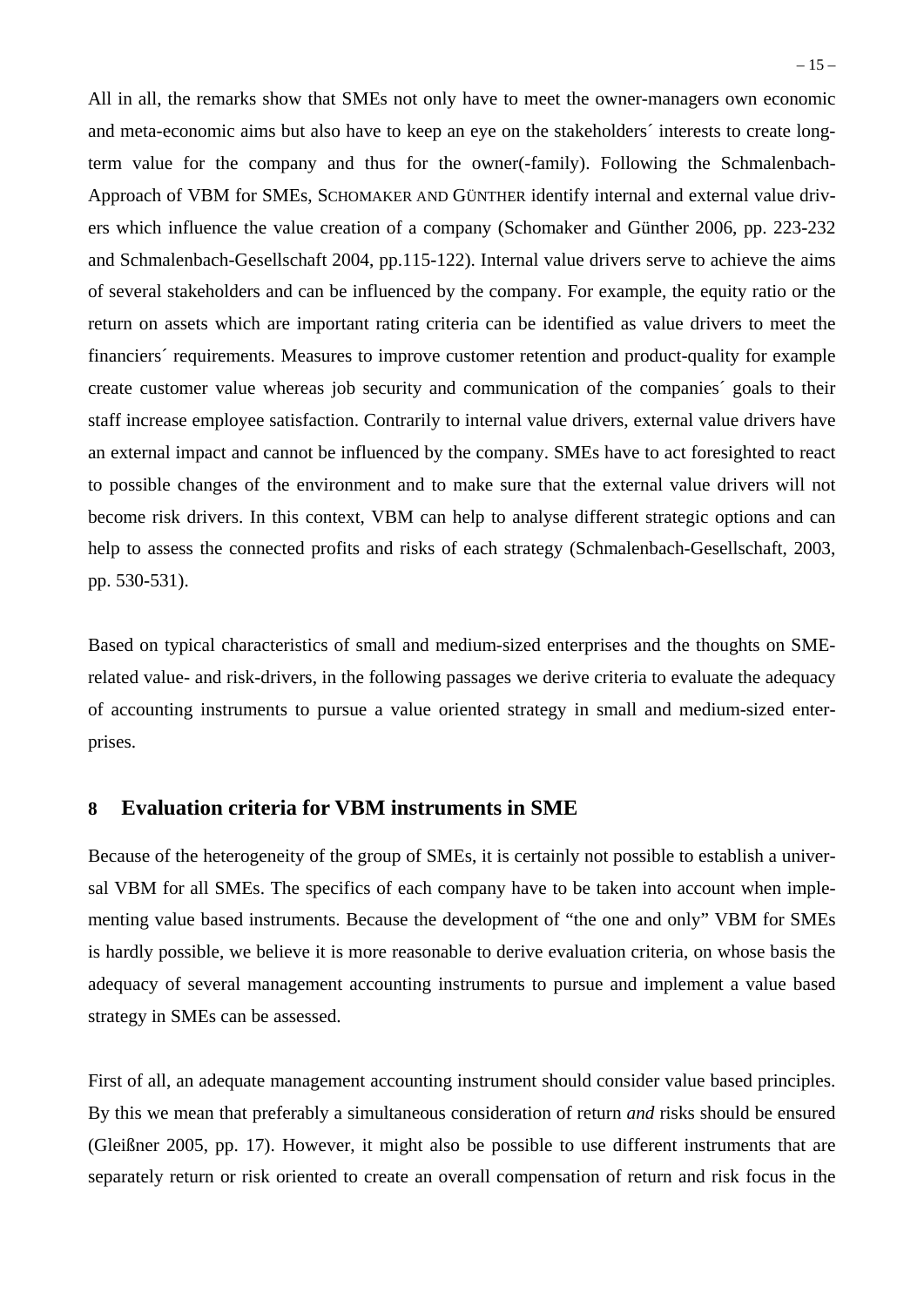company. Whereas for listed companies it is of great importance to calculate the exact value of a company to identify value gaps or to communicate value added to the investors, in SMEs this aspect is of secondary importance. The exact calculation of a firms´ value in SMEs is normally necessary only in the context of selling the firm during the succession.<sup>14</sup> It is rather important that in SMEs the management accounting instruments ensure the provision of decision-relevant value oriented information for the corporate management.

Furthermore, we believe that an unreflected transfer of VBM-instruments used in listed companies is not adequate. As WELSH AND WHITE state "a small business is not a little big business" (Welsh and White 1981). Specifics of SMEs necessitate a stakeholder orientation of the management accounting system more than a shareholder orientation. This is due to the high degree of interaction of the SMEs with their environment. This leads to the perception, that in addition to capital orientation, social aspects have to be considered as well, when developing a value based management concept for SMEs. Here it has to be considered that especially in small firms the owner-manager is involved in every-day business and interacts closely with his employees, customers and suppliers. For this reason it can be assumed that the stakeholders´ interests are already implicitly considered. In larger SMEs where the owner-manager is less involved in operative activities more information concerning the fulfilment of the stakeholders interests have to be generated by a value based accounting. A special focus among the stakeholders has to be put on the capital providers. A revision of the attitude of the traditionally transparency-averse owner-managers is hereby indispensable. By doing so, a bank-focussed, transparent reporting and communication of the (rating-)relevant data is essential to secure the capital procurement and interest rates, which will finally lead to an increasing value of the company. In this context, special emphasis should be put on strategic planning. Besides the positive effect on the rating grade, this modus operandi will activate the analytical examination of the value and risk drivers which is required within a VBM framework. It is essential to regularly evaluate the strategic focus to ensure the SMEs will not constrain their flexibility and adaptability which are important success factors and which mark competitive advantages against many larger companies.

The VBM approach should be derived from a resource-based view of a SMEs endowment with capabilities. Resources are seen as fundamental units of creating value (Achtenhagen and Naldi 2004, pp. 1). Because of limited financial and IT-resources, however, processing huge amounts of data is problematic in many SMEs. The use of complex IT-instruments is often rejected in SMEs as it

 $14$ 14 However, some authors recommend the implementation of value based performance measures in SMEs to calculate the value added of the firm or to identify value gaps, see e.g. Kartscher and Rockholtz 2002, pp. 175-176.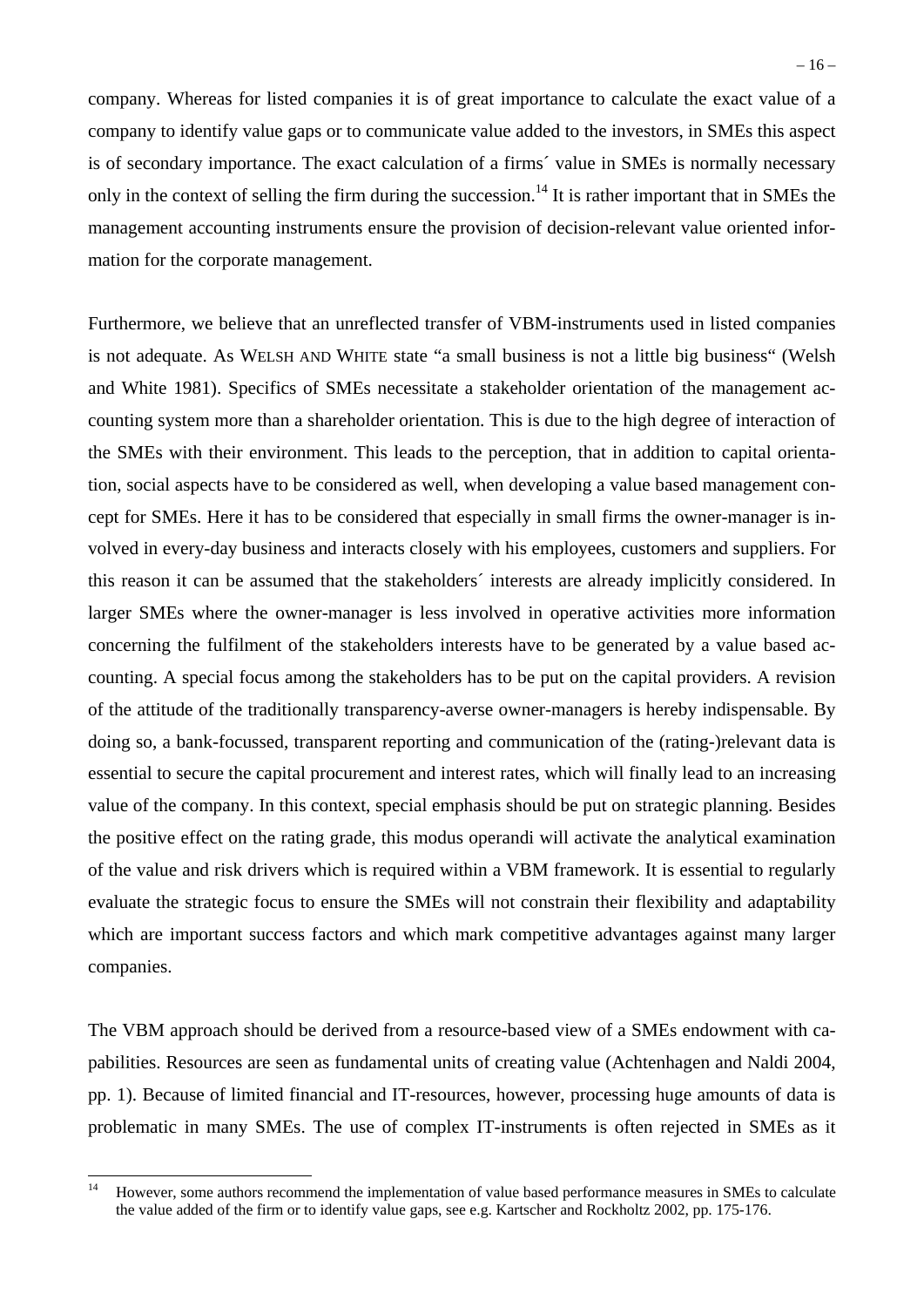might lead to inefficiencies due to high implementation and running costs of the necessary ITinfrastructure. The know-how-deficit and the limited endowment of personnel resources especially in the field of management accounting even amplifies the need for easily manageable instruments. As a result of the absence of supporting departments the owner-manager is often the only person who is in charge of management accounting. Therefore VBM should not be too complex or require special skills in strategic analysis or sophisticated information systems (Rangone 1999, pp. 234). It should be possible to generate the information needed from already existing data with only a small amount of necessary adjustments.

On account of the heterogeneous composition of the small and medium-sized businesses the endowment of resources as well as the information demand to manage a company varies among the different SMEs. The exact definition of VBM always has to be made with respect to the individual conditions of a firm. This requirement can be met by establishing a modular concept of value based accounting (Beckmann et al. 2002, pp. 1217). Using such a modular approach allows a stepwise implementation of different instruments and methods which in sum builds a tailored VBM for each SME.

### **9 Conclusions**

The aim of our literature based study was twofold. Firstly, we wanted to analyse internal and external drivers for the implementation of a VBM framework in German small and medium-sized enterprises to show the need for value based ideas in the corporate management also of non-listed SMEs. Secondly, we aimed at deriving criteria to evaluate the appropriateness of value based management accounting instruments and principles for SMEs.

We discovered that external impulses as well as internal motivations of the owner-manager determine the value orientation of corporate management in SMEs. This can be gathered from the need to establish an adequate capital basis which is a basic prerequisite for future development and success of the business. Especially the regulatory changes due to Basel II have a great impact on German SMEs as their capital procurement highly depends on bank loans. In this context we put much emphasis on explaining the deep interconnections between elements of a VBM concept and rating requirements concerning Basel II. By considering value based principles in their corporate management SMEs can improve their rating grade which in turn might lead to an increasing value of the firm. Especially measures to increase the long-term equity basis and to increase the cash flow will have a positive effect. Other external impulses are the increasing internationalisation of many SMEs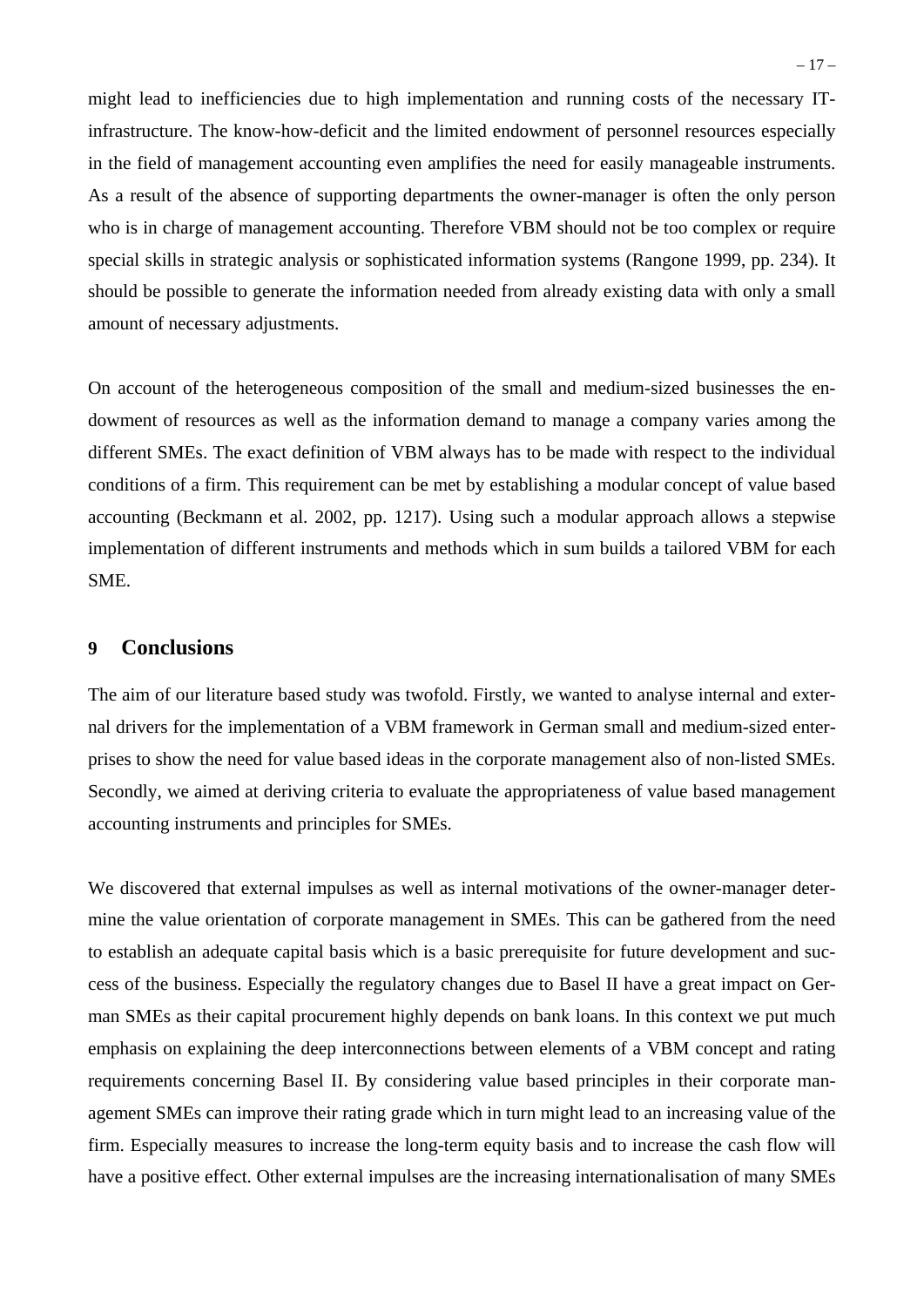and following regulations such as The Corporate Sector Supervision and Transparency Act or the planned SME-IFRS. Impulses for the growing internal motivation among owner-managers are the personal liability for the companies´ debts and the resulting need for a personal financial coverage. The conclusion that neglecting value oriented behaviour could also lead to not achieving the metaeconomic objectives additionally motivates the owner-manager to implement VBM. Another important internal aspect is the successor problem of many SMEs, which can be solved or at least diminished through value orientation of the corporate management.

Even though many impulses to implement VBM exist, value orientation is not present to a high extent in German SMEs because of existing implementation barriers. Since it is hardly possible to define the "one and only" VBM for the heterogeneous SMEs, we derived a catalogue of requirements for value oriented management accounting instruments in SMEs based on typical characteristics of SMEs and on our findings concerning implementation barriers as well as concerning value and risk drivers of SMEs. Thereby it is essential that the management accounting instruments should not put the most emphasis on the exact calculation of the companies´ value but accentuate the need for generating concrete value-based information for the decision-making process. Besides being return and risk oriented a VBM concept needs to consider the stakeholders´ demands, which are important value drivers of SMEs. A special focus should be laid on increasing the transparency of the business and improving the communication of (rating-) relevant data especially to the creditors. Their limited internal resource base and oftentimes restricted access to external resources influence the design of possible VBM concepts for SMEs. Especially the limited endowment of critical resources (such as financial resources, know-how, IT-structure) has to be taken into account when developing a VBM concept for small and medium-sized businesses. Therefore, only costefficient, comprehensible, and easy manageable instruments should be used which allow a modular implementation of VBM due to specific requirements of an individual SME.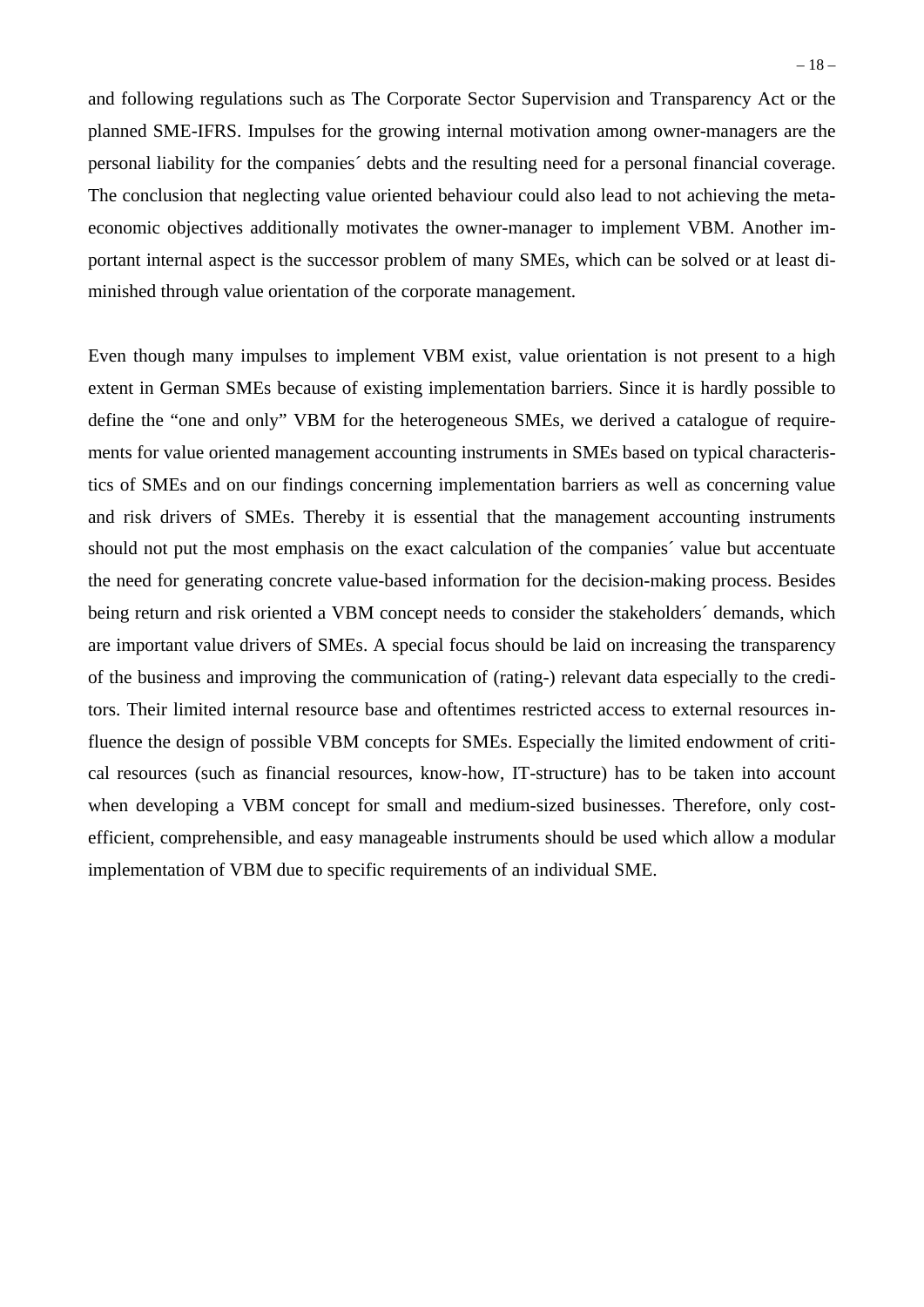## **References**

Abouzeedan, A., and Busler, M. (2004). "Typology Analysis of Performance Models of Small and Medium-Sized Enterprises (SMEs)", Journal of International Entrepreneurship 2, 155-177.

Achatz, H. (1998). "Der Shareholder Value im gesellschaftlichen Disput", in: Shareholder Value Reporting. Veränderte Anforderungen an die Berichterstattung börsennotierter Unternehmen, editors: Müller, M, and Leven, F.-J., Wien, S. 14-25.

Achleitner, A.-K., and Fingerle, C. H. (2004). "Finanzierungssituation des deutschen Mittelstandes", in: Private Debt – alternative Finanzierung für den Mittelstand, editors: Achleitner, A.-K., /von Einem, C., and von Schröder, B., Stuttgart, S. 5-40.

Achtenhagen, L., Naldi, L. (2004). "The role of resource practices for the value creation of SMEs", in: Value Creation in Entrepreneurship and SMEs / Wertgenerierung durch Unternehmertum und KMU, Papers presented to the Rencontres de St-Gall 2004, editors: Fueglistaller, U., Volery, T, Weber, W., St. Gallen.

Ayyagari, M., Beck, T., and Demirguc-Kunt (2007). "Small and Medium Enterprises Across the Globe", http://www.springerlink.com/content/e665r75772533u55/?p=7b5c7f8006 ee4347a422bd48720642e6&pi=1.

Baetge, J. (2006). "IFRS für den Mittelstand – Überlegungen zum SME-Projekt des IASB", in: Accounting 10/2006, S. 1-5.

Beckmann, C., Faul, K., and Schroff, J. (2002). "Bewertung von Unternehmen: Strategie – Markt – Risiko", in: StuB, 24/2002, pp. 1213-1217.

Behringer, S. (2004). "Unternehmensbewertung der Mittel- und Kleinbetriebe", Berlin 2004.

Belz, C., and Bieger, T. (2004). "Customer Value – Kundenvorteile schaffen Unternehmensvorteile, Frankfurt.

Berens, W., Brauner, H.U., and Nevries, P. (2005). "Denken und Handeln von Finanzinvestoren – Ein Überblick", in: Unternehmensentwicklung mit Finanzinvestoren – Eigenkapitalstärkung, Wert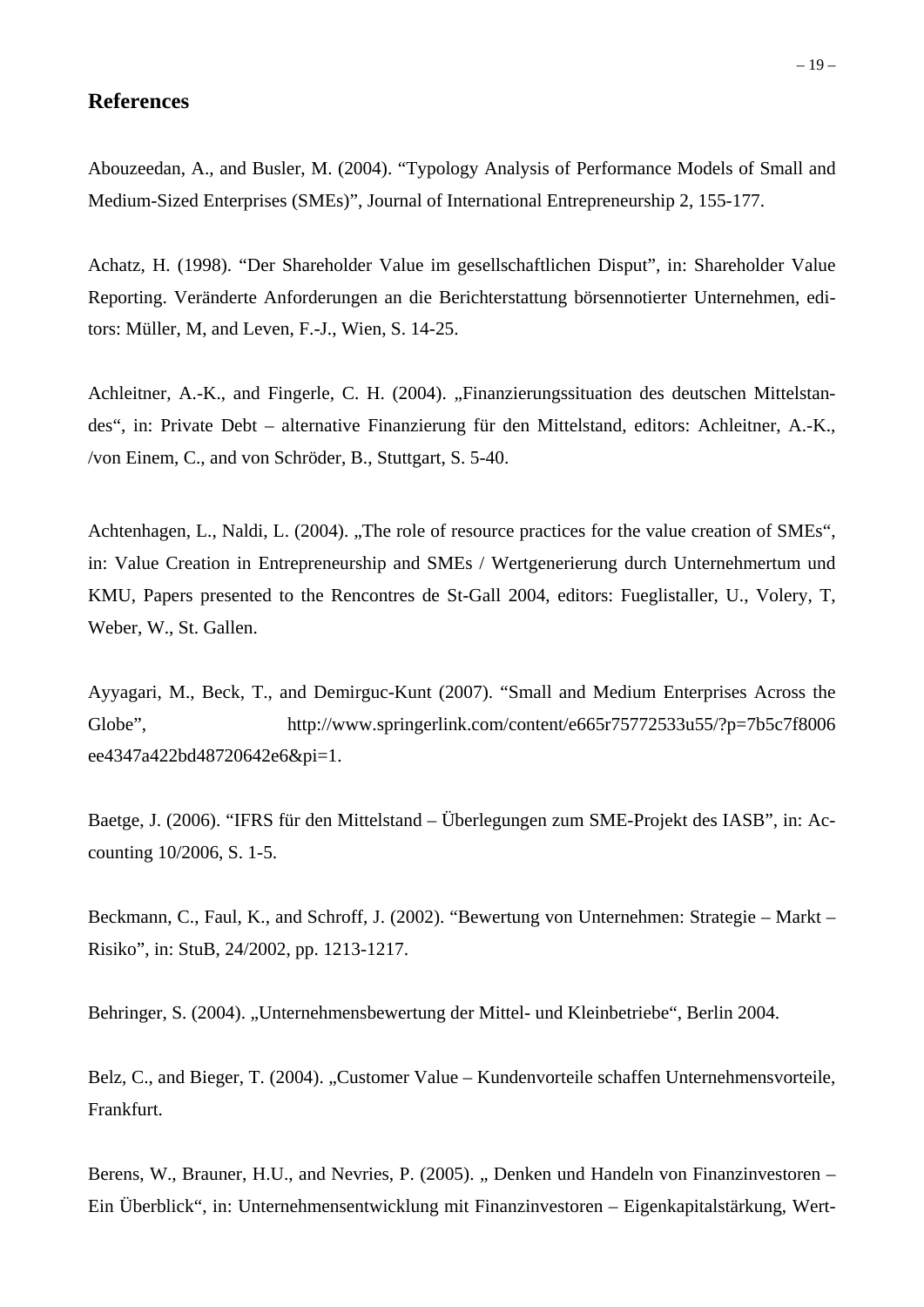steigerung, Unternehmensverkauf, editors: Berens, W., Brauner, H.U., Frodermann, J., Stuttgart, S. 115-120.

Bracker, J., Keats, B.W., Pearson, J.N. (1988). "Planning and Financial Performance among Small Firms in a Growth Industry", in: Strategic Management Journal, Nov/Dec 88, Volume 9, Issue 6, 591-603.

Brezski, E., Claussen, C.P., and Korth, H.-M (2004). "Rating: Basel II und die Folgen", Stuttgart et al.

Bruppacher, P.R. (2005). "Gehen wenn es am schönsten ist", in: io new management, Nr. 1-2, S. 24-27.

Copeland T. (1994). "Why value value?", in: McKinsey Quarterly, No. 4, S. 97-109.

Copeland, T. E., Koller, T., and Murrin, J. (1990). "Measuring and Managing the Value of Companies, New York.

Copeland, T., Koller, T., Murrin, J. und McKinsey & Company (2002). "Unternehmenswert – Methoden und Strategien für eine wertorientierte Unternehmensführung", 3. Auflage, Frankfurt a.M.

Creditreform (2003). "Insolvenzen, Neugründungen und Löschungen, Jahr 2003", http://www.creditreform.de/angebot/Downloads\_Analysen/Wirtschaftsanalysen/Insolvenzen4.pdf.

Cressy, R., and Olofsson, C. (1997), "European SME Financing: An Overview", in: Small Business Economics 9, 87-96.

De Preux, E., Jakl, M., Linsenhoff, F., Loretan, O. (2003). "Performance Management in SME", in: New Trends in Business Management Theory – Consequences for SME, editors: Fueglistaller, U., Wiedmann, T., Stuttgart.

Donckels, R. (2000). "From shareholder to stakeholder value: The real challenge for family businesses", in: SMEs in the  $21<sup>st</sup>$  century – impulses, perspectives, concepts, editors: Pleitner, H.J., Weber, W., St. Gallen, pp. 303-313.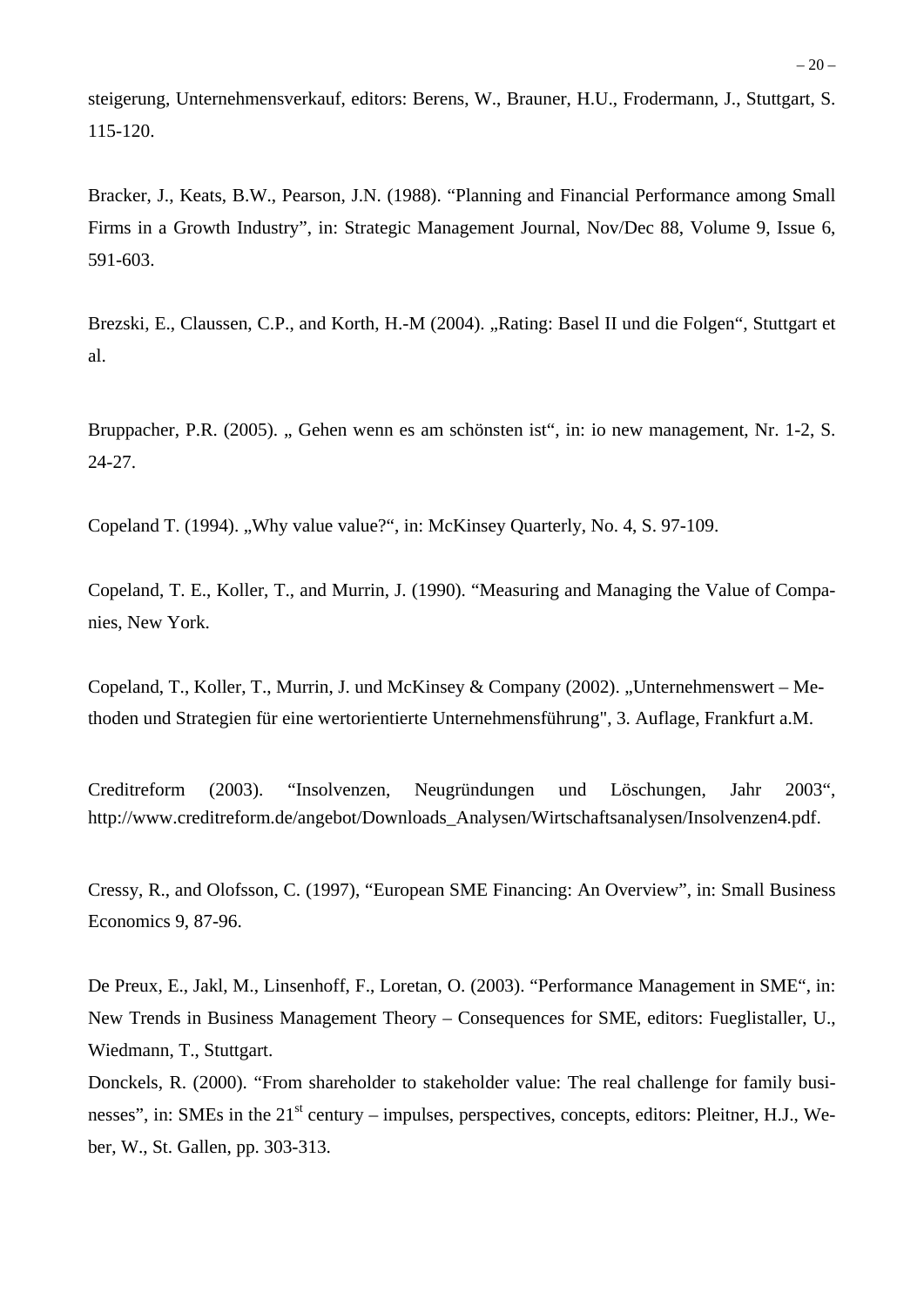Feldbauer-Durstmüller, B., and Wolfsgruber, H. (2005). "Wertorientierte Konzepte für mittelständische Unternehmen", in: Mittelständische Unternehmen – Probleme der Unternehmensnachfolge, editors: Schauer, R., Kailer, N., Feldbauer-Durstmüller, B., Linz.

Flacke, K., and Krol, F. (2005). "Die Bedeutung der veränderten Finanzierungsrahmenbedingungen für das Controlling mittelständischer Unternehmen – Theoretische Betrachtung und empirische Erkenntnisse über den Stand der Umsetzung", in: Einsatz von Controllinginstrumenten im Mittelstand – Konferenz Mittelstandscontrolling 2005", editor: Lingnau, V., Band 3, S. 145-167.

Füser, K., and Heidusch, M. (2002). "Rating: Einfach und schnell zur erstklassigen Positionierung Ihres Unternehmens", editor: Ernst & Young AG, Planegg/München et al.

Gleißner, W. (2004). "Future Value. 12 Module für eine strategische wertorientierte Unternehmensführung", Wiesbaden.

Gleißner, W. (2005). "Der Kern wertorientierten Managements: Erträge und Risiken abwägen", in: Controller-News, 1/2005, S. 17-19.

Gleißner, W., and Füser, K. (2003). "Leitfaden Rating – Basel II: Rating-Strategien für den Mittelstand", München.

Happel, M. (2001). "Wertorientiertes Controlling in der Praxis – Eine empirische Überprüfung", Lohmar – Köln.

Hohmann, D. (2005). " Die Finanzierung der Unternehmensnachfolge –Gestaltungsempfehlungen für Private Equity-Beteiligungen im Mittelstand", Berlin.

Horváth, P., and Mining, F. (2001). "Wertorientiertes Management in Deutschland, Großbritannien, Italien und Frankreich. Eine empirische Analyse", in: Controlling, 13. Jg., Heft 6, S. 273-282.

Hoque, Z., James, W. (2000). "Linking Balanced Scorecard Measures to Size and Market Factors: Impact on Organizational Performance", in: Journal of Management Accounting Research 12/2000, pp. 1-17.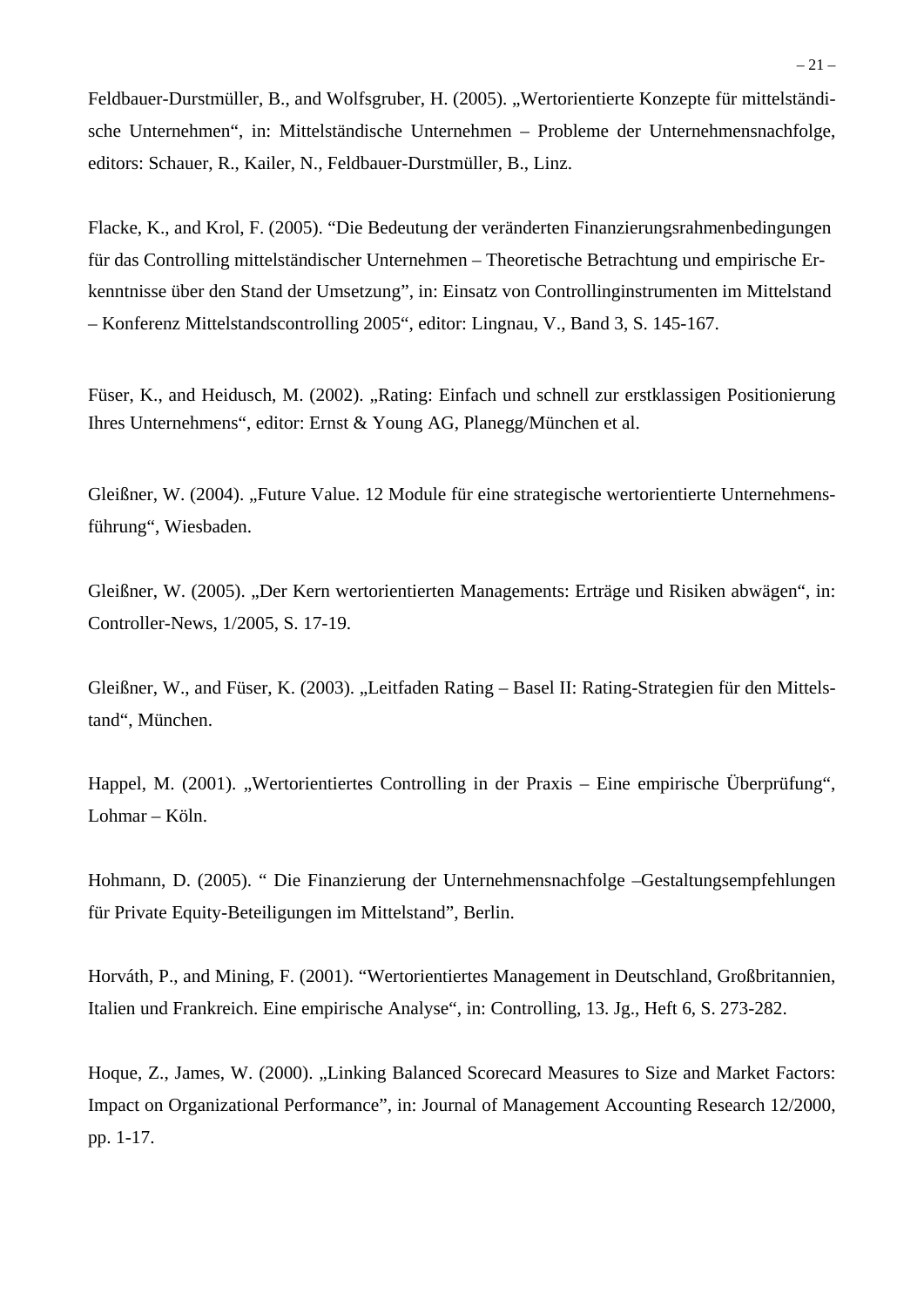Hughes, A. (1997). "Finance for SMEs: A UK Perspective", in: Small Business Economics 9, 151-166.

IfM Bonn (2004). "SMEs in Germany – Facts and Figures (2004)", http://www.ifm-bonn.org.

IfM Bonn (2005). "Statistik der Unternehmensnachfolgen", available in the internet: http://www.ifm-bonn.org/index.htm?/ergebnis/106nf-3.htm.

IDW (2007). "IDW gegen IFRS für Mittelstand". Available in the internet: http://www.lexisnexis.de/aktuelles/111270?or=1&tt=news.

IDW (1999). " IDW Prüfungsstandard: Die Prüfung des Risikofrüherkennungssystems nach § 317 Abs. 4 HGB (IDW PS 340), in : Die Wirtschaftsprüfung, 16, S. 658-670.

Kartscher, R., and Rockholtz, C. (2002). "Wertorientiertes Management im Mittelstand. Wie mittelständische, nicht-börsennotierte Unternehmen vom Shareholder-Value-Konzept profitieren können", in: Betrieb+Personal, 3/2002, S. 175-177.

Keller, B., and Plack, A. (2001). "Economic Value Added (EVA) als Unternehmenssteuerungs- und bewertungsmethode", in: Kostenrechnungspraxis, 45. Jg., Heft 6, S. 347-351.

Keppler, V. (2004). "Mehr Wert. Wertorientiertes Controlling im Mittelstand", in: Finance Magazin, 5. Jg., Heft 9, S. 98-99.

Khadjavi, K. (2005). "Wertmanagement im Mittelstand", St. Gallen.

Knorren, N. (1999). "Wertorientierte Gestaltung der Unternehmensführung", Wiesbaden.

Koch, W. (2003). "Rating und Mittelstand: Irrwege und Chancen", Betriebswirtschaftliche Forschung und Praxis, 55. Jg., S. 267-278.

Legenhausen, C. (1998). "Controlling-Instrumente für den Mittelstand", Wiesbaden.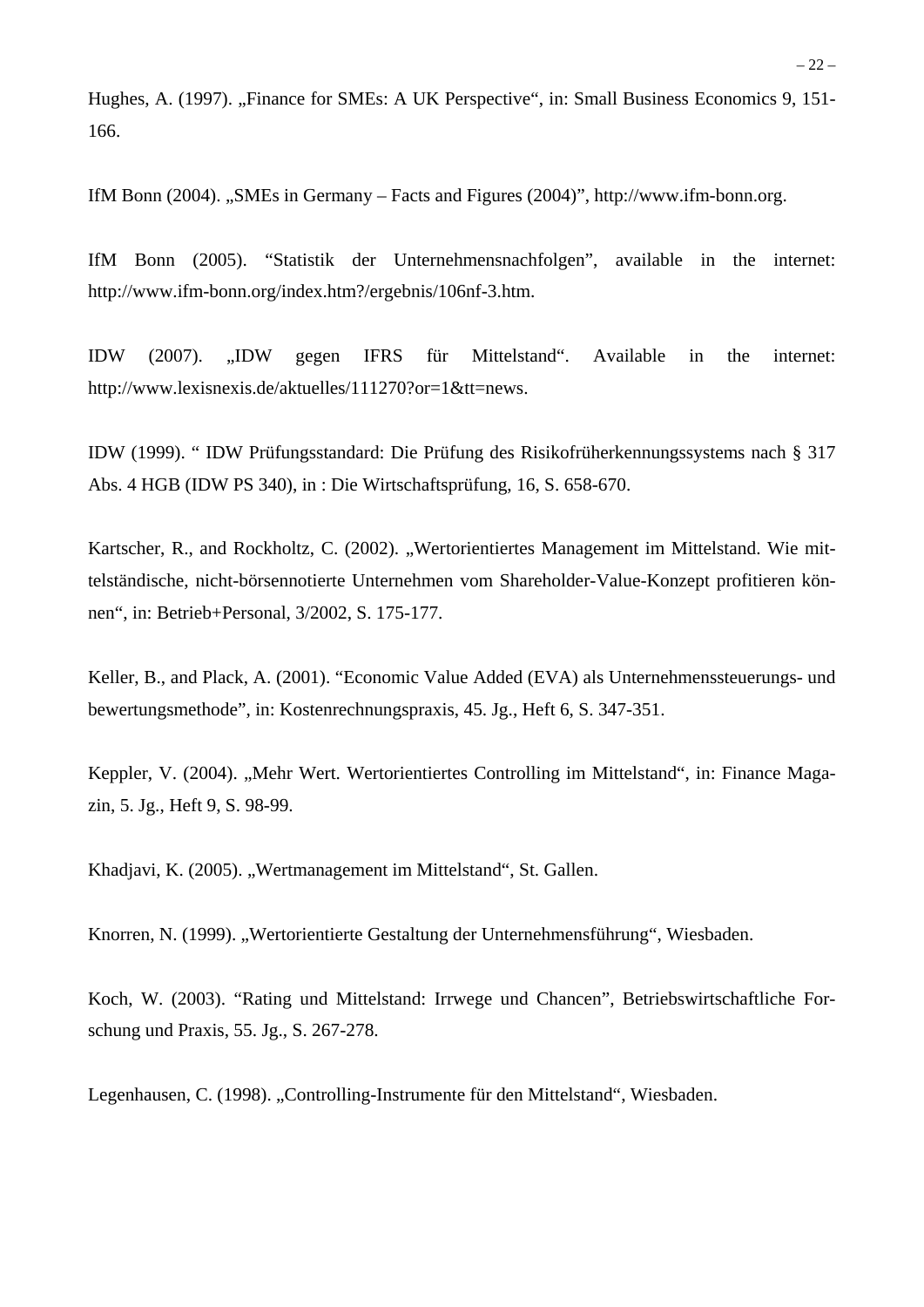Leidig, G. (2004). "Mittelstand in der Finanzierungskrise? – Umfrageergebnisse – Ratingvorbereitung – Kennzahlen – Kreditwürdigkeitsprüfung", in: Journal für Betriebswirtschaft, Jg. 54, Heft 5- 6, S. 225-244.

Levy, M, and Powell, P. (1998). "SME Flexibility and the Role of Information Systems", in: Small Business Economics 11, pp. 183-196.

Lin, J.Y., and Sun, X. (2006). "Information, Informal Finance, and SME Financing", in: Frontiers of Economics in China 1, 69-82.

Lintner, J. (1965). "The valuation of risk assets and the selection of risky investments in stock portfolios and capital budgets", in: Review of Economics and Statistics 47, S. 13-37.

Mertens, R. (2003). "Varianten der Unternehmensnachfolge im Mittelstand", in: Finanz Betrieb 5/2003, S. 283-289.

Müller, S., Ordemann, T. and Pampel, J.R. (2005). "Handlungsempfehlungen für die Anwendung der IFRS im Controlling mittelständischer Unternehmen", in: Betriebs-Berater, 60. Jg., Heft 39, S. 2119-2125.

O´Regan, N., and Ghobadian, A. (2004). "Drivers of performance in small- and medium-sized firms – an empirical study", in: International Journal of Performance Management 6, 153-170.

Paffenholz, G. (2002). "Veränderungen im Finanzierungsumfeld des Mittelstands", in: Basel II – Herausforderung für den Mittelstand, editors: Schäfer, H., and Obermeier, T., Aachen, S. 81-109.

Palli, M.C. (2004). "Wertorientierte Unternehmensführung – Konzeption und empirische Untersuchung zur Ausrichtung der Unternehmung auf den Kapitalmarkt", Wiesbaden.

Pape, U. (2004). "Wertorientierte Unternehmensführung und Controlling", Sternenfels.

Peemöller, V.H., and Faul K. (2002). "Wertorientierte Unternehmensführung für den Mittelstand", in: DSWR 10/2002, S. 305-307.

Perry, S.C. (2001). "The Relationship between Written Business Plans and the Failure of Small Businesses in the U.S.", in: Journal of Small Business Management 39 (3), pp. 201-208.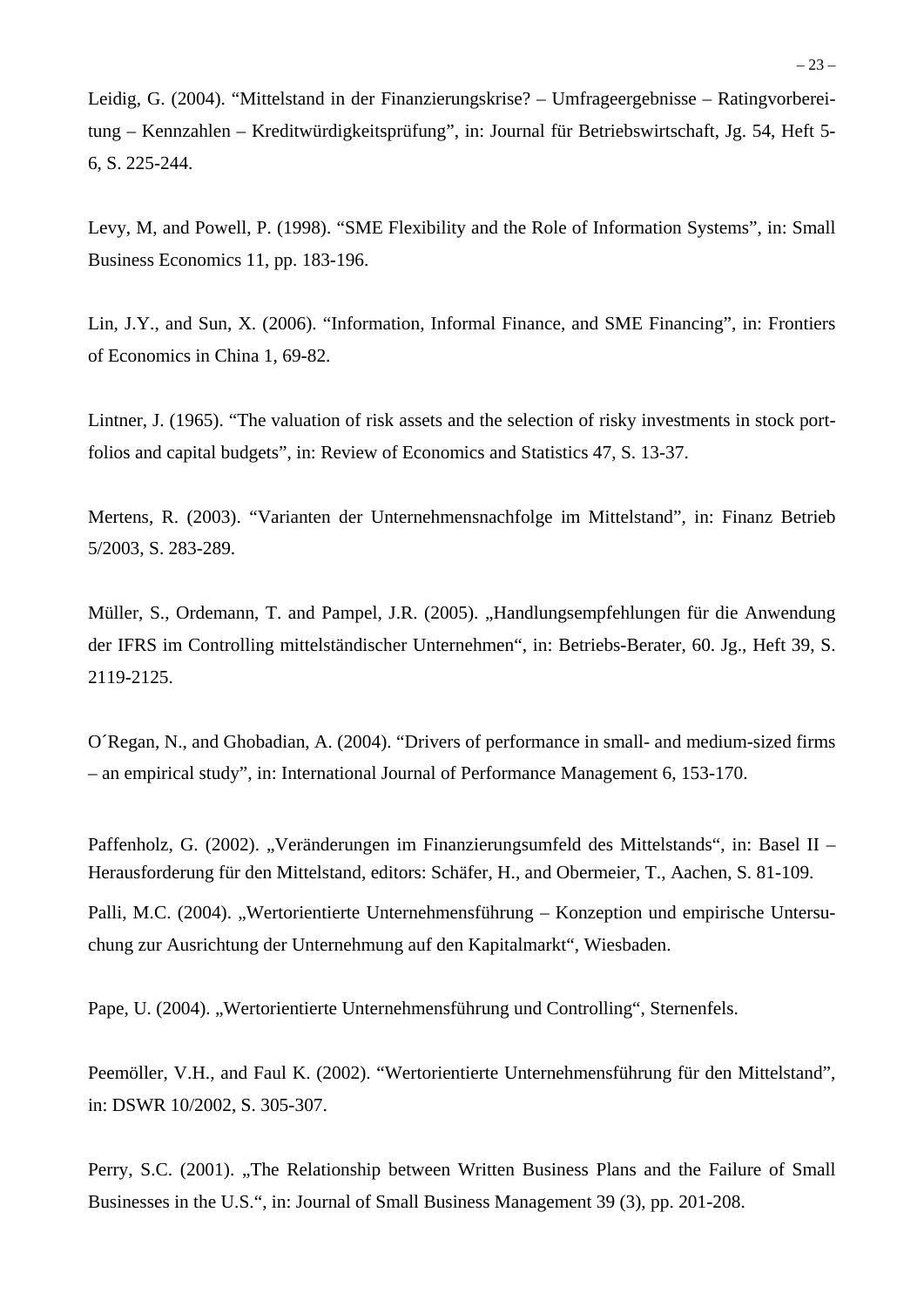Pfohl, H.-C. (1990). "Betriebswirtschaftslehre der Mittel- und Kleinbetriebe", Berlin.

Pruzan, P. (1998). "From Control to Values-Based Management and Accountabilty", in: Journal of Business Ethics 17, pp. 1379-1394.

Rangone, A. (1999). "A Resource-Based Approach to Strategy Analysis in Small-Medium Sized Enterprises", in: Small Business Economics 12, 233-248.

Rappaport, A. (1986). "Creating Shareholder Value. The New Standard for Business Performance", New York.

Rehm, H. (2003). "Basel II: Zusätzliche Belastungen für den Mittelstand?", in: Finanzierung des Mittelstandes vor neuen Herausforderungen: Basel II, editors: Eichhorn, P. and Zimmermann, G., Baden-Baden, S. 33-49.

Riedl, J.B. (2000). "Unternehmungswertorientiertes Performance Measurement", Wiesbaden.

Schmalenbach-Gesellschaft (2003). "Wert(e)orientierte Führung in mittelständischen Unternehmen", in: Finanzbetrieb 9/2003, pp. 525-533.

Schmalenbach-Gesellschaft (2004). "Wertorientiertes Controlling – auch im Mittelstand?", in: Der Controlling-Berater, 8/2004, S. 105-132.

Schomaker, M., Günther, T. (2006). "Wertorientiertes Management für den Mittelstand", in: Wertorientiertes Management. Werterhaltung – Wertsteuerung – Wertsteigerung ganzheitlich gestalten, editor: Schweikert, N., Berlin, Heidelberg, S. 215-237.

Schwenk, C.R., and Shrader, C.B. (1993). "Effects of Formal Strategic Planning on Financial Performance in Small Firms: A Meta-Analysis", in: Entrepreneurship Theory and Practice, Volume 17, Issue 3, S. 53-64.

Sharpe, W. F. (1964). "Capital asset prices: A theory of market equilibrium under conditions of risk", in: Journal of Finance 19, S. 425-442.